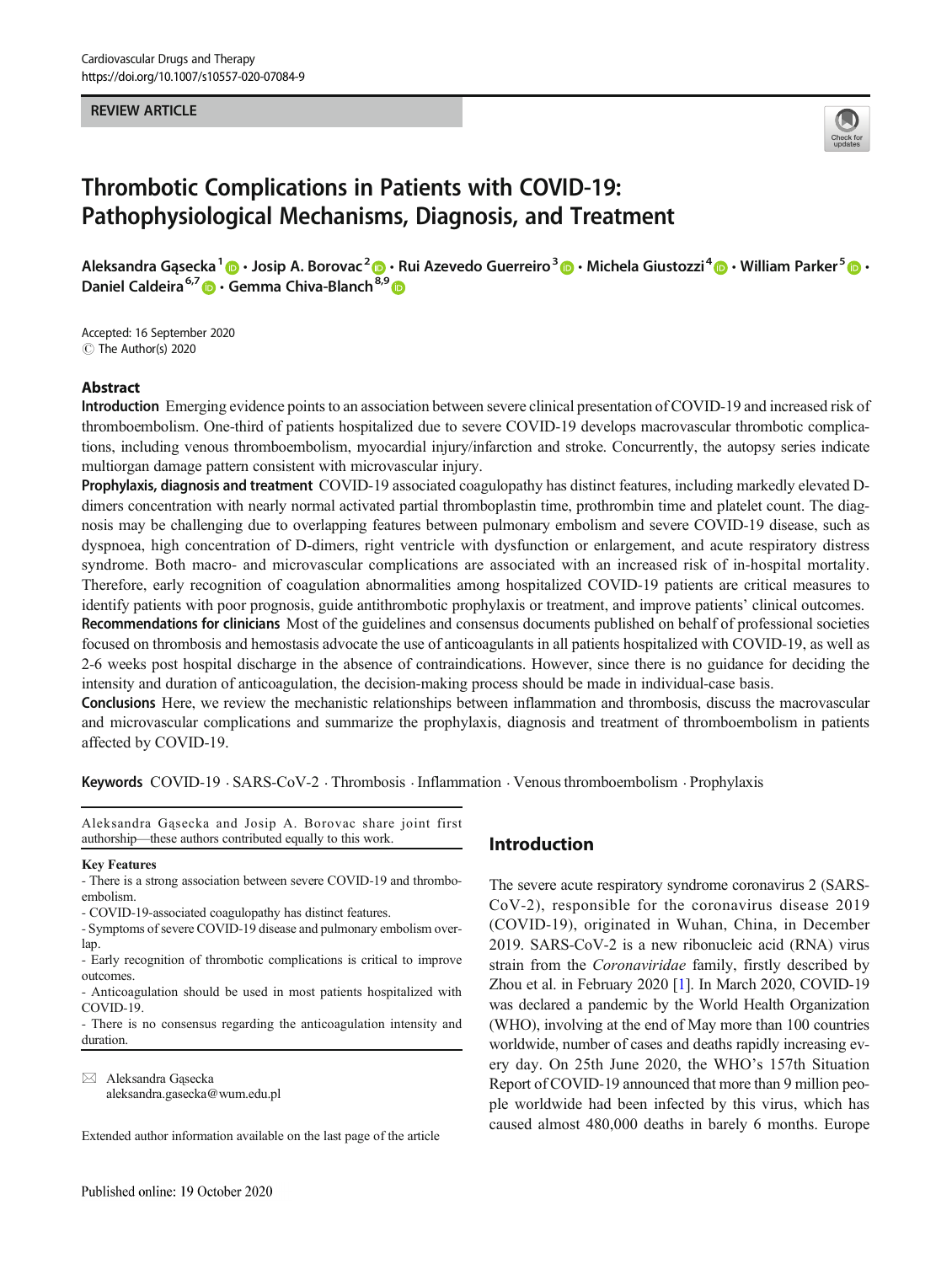and America have been the most affected regions, accounting for almost 80% of worldwide cases and deaths [[2\]](#page-10-0). Despite SARS-CoV-2 strains having a within-sequence identity of 99.98%, it has been classified in 2 haplogroups (A and B), the first being the predominant worldwide and the second being more prevalent in America and Asia than in Africa and Europe [[3\]](#page-10-0). Nevertheless, it remains unclear whether the severity and outcome of the disease are related to the virus strain.

SARS-CoV-2 fundamentally uses the angiotensinconverting enzyme 2 (ACE2) receptor to enter the cell through the binding with spike-like protein (S protein), although other cell receptors may be alternatively bound. In addition, ACE2 plays a major role in viral proliferation [[4\]](#page-10-0). ACE2 is widely expressed in different organs and tissues, which concurs with the panoply of clinical systemic symptoms and multiorgan dysfunction presented with COVID-19, such as respiratory, renal, hepatic, gastrointestinal, and cardiac damage [[5\]](#page-10-0). Both the down- and upregulation of ACE2 appear to play a major role in heart failure, hypertension, myocardial infarction, and overall cardiovascular disease (CVD) [[6](#page-10-0)]. On those grounds, it is not surprising that patients with underlying CVD have 1.7 fold higher mortality rate caused by COVID-19 than patients with chronic respiratory disease, despite the respiratory system being the principal target of the virus [\[7](#page-10-0)].

Emerging evidence points to a strong association between severe clinical presentation of COVID-19 and increased risk of thromboembolism, although the mechanisms behind this are not completely understood [[8](#page-10-0)]. Several risk factors have been described for such an association, such as systemic hyperinflammation driven by the coronavirus infection, hypoxia, and comorbidities associated with hospitalization of critical patients [\[9](#page-10-0)]. Whence, understanding the clinical and mechanistic features of COVID-19 severity and mortality is critical to identify and treat patients at the highest thromboembolic risk and mortality. We aim to review the mechanistic relationships between inflammation and thrombosis, discuss the macrovascular and microvascular complications, and summarize the diagnosis, prophylaxis, and treatment of thromboembolism in patients affected by COVID-19.

# Mechanistic Relationships Between Inflammation and Thrombosis

#### Pathophysiology of Thrombosis

The thrombotic response involves activation of platelets and the coagulation cascade [\[10](#page-10-0)]. Remembering Virchow's triad, changes in the blood flow, constituents, or vessel wall can precipitate thrombosis [[11\]](#page-10-0). Platelet activation is initiated by several agonists, including collagen via glycoprotein (GP) VI receptors and thrombin via protease-activated receptors (PAR) 1 and 4. Upon activation, several key processes occur.

First, arachidonic acid is converted to thromboxane  $A_2$ , a potent pro-aggregatory and vasoconstrictive factor [[12](#page-10-0)]. Second, platelets degranulate. Dense granules, containing adenosine diphosphate (ADP), fuse with the cell membrane [\[13\]](#page-11-0). ADP then acts on platelet  $P2Y_1$  and, most importantly,  $P2Y_{12}$  receptors, further stimulating and amplifying platelet activation [\[14](#page-11-0)]. Similarly, alpha granules, containing P-selectin as well as other proinflammatory and procoagulant factors, fuse with the membrane. P-selectin binds to a range on inflammatory cells, including neutrophils and monocytes  $[15]$ . Thirdly, through calcium mobilization and dephosphorylation of vasodilator-stimulated phosphoprotein (VASP), platelets undergo shape change from discoid to stellate forms, meaning physical aggregation occurs [\[16](#page-11-0)]. Conformational change in the GP IIb/IIIa receptor, which forms cross-links with other GP IIb/IIIa, strengthening platelet-platelet binding, and also stimulating other platelets to activate via outside-in signalling [[17](#page-11-0)]. In addition, platelets and vascular and blood cell also release extracellular vesicles by outward blebbing, which are small particles released by almost all cell types when activated or injured, and composed by multiple bioactive molecules such as RNA, miRNA, cytokines, transcription and growth factors, and even small amounts of DNA, and lipids (they are rich in phospholipids) because they are enveloped in a lipid bilayer cell-derived membrane [[18,](#page-11-0) [19\]](#page-11-0). Some extracellular vesicles expose phosphatidylserine in their external layer and therefore elicit a 50- to 100-fold higher procoagulant activity than activated platelets [\[20\]](#page-11-0).

In addition to platelets and extracellular vesicles, activation of the coagulation cascade plays an important role in thrombosis [\[21\]](#page-11-0). Broadly divided into two converging pathways, activation of the extrinsic pathway by tissue factor and/or contact activation of the intrinsic pathway, coagulation cascade leads to activation of factor X, a constituent of the prothrombinase complex, resulting in thrombin generation. Thrombin cleaves soluble fibrinogen to insoluble fibrin, which forms interweaving strands, further stabilized by factor XIII. There is interplay between the coagulation cascade and platelets. Not only can thrombin activate platelets through PAR1 and PAR4, but also conversely platelets themselves can catalyze thrombin generation via membrane scramblase activity [[22](#page-11-0)].

Although there is considerable overlap between plateletand coagulation-mediated effects, the prominent mechanism of initiation varies by setting. Platelet activation is typically most prominent, whereas, [\[23\]](#page-11-0) whereas in the venous circulation activation of the coagulation cascade predominates [\[24\]](#page-11-0).

#### The Inflammatory Response

The inflammatory response includes a complex network of factors, triggered by insults such as infection, trauma, or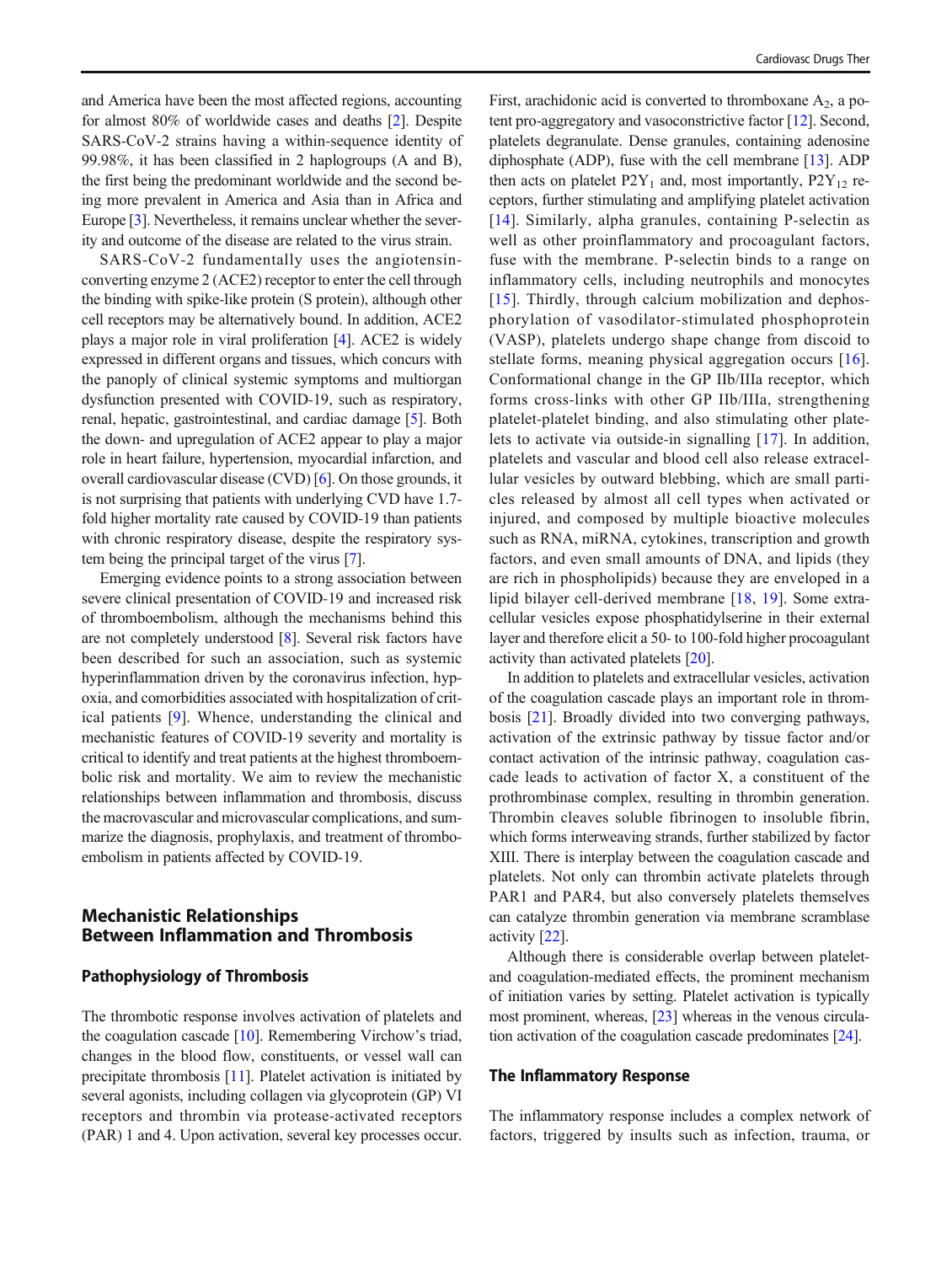toxicity. Broadly, this is initiated by damage pattern recognition receptors found on a range of leukocytes [[25\]](#page-11-0). This leads to recruitment and translocation of other leukocytes, release of cytokines and other inflammatory mediators, activation of complement, and physical attack of pathogens or infected cells [[26](#page-11-0)]. Specifically in COVID-19-associated systemic inflammation, severe disease is associated with increased levels of cytokines such as interleukin (IL)-6, tumor necrosis factor (TNF)- $\alpha$ , and IL-2R [[27](#page-11-0)]. Levels of, for example, IL-6 have also been associated with outcomes in severe COVID-19 [[28\]](#page-11-0).

#### Role of Platelets During Inflammation

Platelets too play an important role in the regulation and enactment of the inflammatory response. Acute inflammation, for example, during endotoxemia, is associated with increased number of platelet-monocyte and platelet-neutrophil aggregates, mediated via enhanced P-selectin expression. Inhibiting platelets with  $P2Y_{12}$  inhibitors in this setting leads to in lower detectable plasma levels of cytokines such as IL-6 and TNF- $\alpha$  [[29](#page-11-0), [30](#page-11-0)].

Platelet reactivity, measured by numerous assays, is increased during acute inflammatory states, for example, sepsis [\[31](#page-11-0)]. Platelets themselves are acute phase reactants and inflammation induces thrombocytosis, mediated by an increase in thrombopoetin levels, potentiated by interleukin-6 [\[32](#page-11-0)]. Moreover, markers correlating closely with thrombotic risk, such as mean platelet volume and immature platelet fraction, or increased levels of circulating extracellular vesicles derived from platelets and leukocytes are increased during acute in-flammation [\[33](#page-11-0)-[35\]](#page-11-0). Raised circulating levels during inflammation of other platelet agonists such as adrenaline, via  $\alpha_2$ receptors and serotonin (5-HT), via  $5$ -HT<sub>2A</sub> receptors, may also contribute to enhanced reactivity [\[36](#page-11-0), [37](#page-11-0)].

#### Role of Acellular Coagulation During Inflammation

Acute inflammation, triggered by a virus infection, for instance, is also associated with prothrombotic changes in fibrin clot dynamics, including increased fibrin strand density and clot turbidity [[29\]](#page-11-0). Similarly, levels of markers such as Ddimer and fibrinogen may be elevated. Thrombin generation, which is increased during inflammation [\[38\]](#page-11-0), drives not only coagulation and platelet activation but also inflammation more directly through promotion of leukocyte recruitment [\[39](#page-11-0)]. Conversely, severe inflammation can lead to such an increase in prothrombotic tendency that widespread microvascular thrombosis occurs, known as disseminated intravascular coagulation. This results in a fall in detectable clotting factors as these are consumed rapidly, and can paradoxically lead to reduced hemostatic function and therefore increased bleeding risk [\[40](#page-11-0)].

#### Effect of Inflammation on the Endothelium

Endothelial function is adversely affected during systemic inflammation. In particular, the release of von Willebrand factor (vWF) is increased, which facilitates platelet-endothelium and platelet-platelet binding, On the contrary in the activity of the antithrombotic factors tissue factor pathway inhibitor and pro-tein C are reduced<sup>[\[41](#page-11-0)]</sup>. In the arterial circulation, inflammation can also drive atheromatous plaque progression, impacting on local hemodynamics and also on plaque stability, making plaque rupture or erosion events, which can trigger thrombosis, more likely [\[42](#page-11-0)].

### Macrovascular Complications

One-third of patients hospitalized due to severe COVID-19 develop macrovascular thrombotic complications which are associated with an increased risk of in-hospital mortality [\[43,](#page-11-0) [44\]](#page-11-0). These complications include especially venous thromboembolism (VTE), and also stroke and acute myocardial infarction.

### Venous Thromboembolism

Elevated D-dimer concentration and thrombotic microangiopathy in pulmonary vessels on autopsy have raised the concern of pulmonary embolism (PE) as a reason of acute respiratory failure in patients with COVID-19. The in-hospital incidence of acute PE differs among studies, with the highest rate in severely ill patients admitted to intensive care unit (ICU) [\[45](#page-11-0)–[56\]](#page-12-0). In a case series of 12 patients with severe COVID-19, post-mortem autopsies showed that VTE occurred in 7 of 12 (58%) patients, with PE being the direct cause of death in 4 of them (33%) [\[57](#page-12-0)]. To date, the largest published study included 388 patients [\[45\]](#page-11-0). Of these, 16% patients were admitted to the ICU. The cumulative rate of thromboembolic event was 21%, rising from 7% of patients admitted to the general ward to 28% of patients in the ICU. By pooling the data of all the studies (1765 patients) reporting the frequency of VTE in COVID-19, the overall incidence of VTE was 21.9% [\[8](#page-10-0)]. This cumulative incidence ranged from 31.3% in studies that included more than 75% ICU patients to 8.6% in studies that included less than 75% ICU patients. The high heterogeneity observed between the studies reflects the discrepancies of the inclusion criteria (e.g., patients with PE only vs. patients with PE with/without deep vein thrombosis [DVT]), thromboprophylaxis strategies, and definition of outcomes. This heterogeneity may lead to bias, highlighting the urgent need for further high-quality prospective research.

Only a few studies have reported the anatomical location of acute PE in COVID-19 patients [[45,](#page-11-0) [47](#page-12-0), [49,](#page-12-0) [58](#page-12-0)]. In a retrospective study of 137 patients with COVID-19, in which all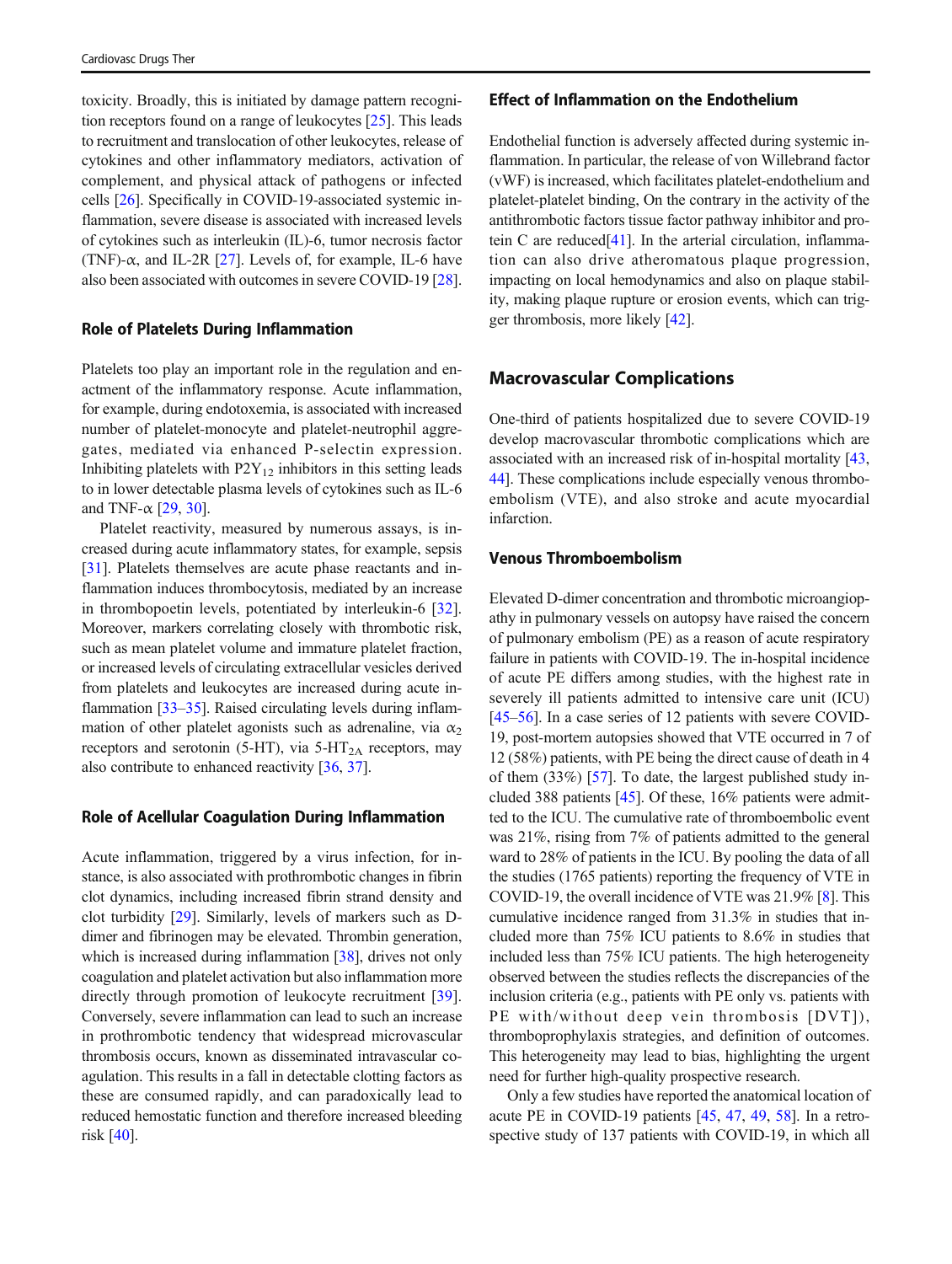patients underwent computed tomography pulmonary arteriography (CTPA) of the pulmonary arteries, a total of 32 PE were identified, of which ten were proximal PE, 18 involved segmental pulmonary arteries, and the remaining four PE were multiple subsegmental pulmonary arteries [\[58](#page-12-0)]. The segmental and subsegmental location of PE was also the most common in other studies [\[45](#page-11-0), [49,](#page-12-0) [53\]](#page-12-0). It should be noted that only about one-third of COVID-19 patients undergo CTA during the hospital stay [\[45,](#page-11-0) [49,](#page-12-0) [53](#page-12-0)]. The risk of infection for both operators and other patients and the difficulties in performing CTPA in mechanical ventilated patients in prone position are the main reasons for the relatively low frequency of CTPA in these patients. Consequently, it cannot be excluded that the incidence of acute PE has been underestimated in patients with COVID-19.

Current data on the incidence of DVT in patients with COVID-19 are rather poor. In a recent study of 143 patients with COVID-19 undergoing ultrasonography of the lower limbs, DVT was found in 46.1% of patients [\[59](#page-12-0)]. Of these, 23 (34.8%) were proximal and 43 (65.2%) were distal DVTs. The Padua prediction score of 4 or higher and a D-dimer greater than 1.0 μg/ml were significantly associated with a more than 4-fold increased risk of DVT. Noteworthy, among distal vein thrombosis, 65% was in the intramuscular veins, regardless of whether it was symptomatic or asymptomatic. The clinical and prognostic meaning of asymptomatic distal DVT in these patients remains to be determined.

### Arterial Thrombosis

Both stroke and acute myocardial infarction have been described in patients with COVID-19. In observational studies, the proportion of COVID-19 patients with stroke ranges from 2.7 to 3.8% [\[45,](#page-11-0) [47](#page-12-0), [48,](#page-12-0) [50](#page-12-0), [53\]](#page-12-0). By pooling the available data (973 patients), the overall prevalence of in-hospital acute stroke is 3.5% (95% CI 2.4–4.8%), without statistical heterogeneity between the studies [\[8](#page-10-0)]. Both ischemic and hemorrhagic stroke can complicate the course of COVID-19. In a series of 6 patients, 4 patients had an ischemic stroke and 2 patients a hemorrhagic stroke [\[60\]](#page-12-0). Acute stroke in patients with COVID-19 is often associated with pre-existing cardiovascular risk factors and is a negative prognostic factor [[61\]](#page-12-0). The mechanisms by which SARS-CoV-2 infection can trigger stroke depend on the associated pathogen and host characteristics. The presence of a prothrombotic state or a vasculitis-like mechanism may partly explain this association [[60](#page-12-0)].

Myocardial injury indicated by increased troponin level may occur in 7–17% of COVID-19 patients admitted to the general ward and in 22–31% of those admitted to the ICU [[44,](#page-11-0) [62,](#page-12-0) [63](#page-12-0)]. In a recent meta-analysis of 8 studies from China including 46,248 infected patients, 7% of patients experienced myocardial injury (22% of the critically ill), as evidenced by elevated cardiac troponin [\[64](#page-12-0)]. Noteworthy, patients with myocardial injury had higher in-hospital mortality (37.5%) than patients with cardiovascular disease (CVD) but without myocardial injury (13.3%), or patients without CVD (7.6%). Moreover, if myocardial injury was present in patients with pre-existing CVD, the mortality increased even more (69.4%) [\[65](#page-12-0)]. It was also demonstrated that myocardial injury is an equivalent to previous myocardial infarction in terms of mortality risk in COVID-19 patients [[43](#page-11-0)]. Clearly, myocardial injury and underlying CVD markedly deteriorate the prognosis in COVID-19. The possible mechanisms explaining this association include (i) cytokine storm, (ii) microangiopathy, (iii) viral myocarditis, (iv) stress-induced cardiomyopathy, and (iv) classic myocardial infarction due to infectioninduced atherosclerotic plaque instability [\[66](#page-12-0), [67\]](#page-12-0).

The management of both acute ischemic stroke and acute myocardial infarction can be challenging in these patients due to the need of urgent reperfusion and frequent lack of standard procedures to perform reperfusion in COVID-19 patients, essential to ensure the best care of patients. The role of venoarterial extracorporeal membrane oxygenation (ECMO) as a form of rescue therapy in the case of COVID-19-associated cardiovascular collapse is currently under investigation.

### Microvascular Complications

Microvascular thrombosis is defined as pathological occlusion of microvessels (arterioles, capillaries, and venules) by platelet- and/or fibrin-rich thrombi [[68\]](#page-12-0). Classically, microvascular thrombosis includes thrombotic microangiopathies (e.g., thrombocytic thrombocytopenic purpura, hemolyticuremic syndrome) and disseminated intravascular coagulation (DIC) [\[69](#page-12-0)]. Microvascular thrombosis is a diagnostic challenge, because (i) microthrombi are difficult to visualize due to their small size (often  $\leq 10 \mu m$ ), (ii) microthrombi often occur only transiently, and (iii) specific biomarkers to detect them are lacking [\[68\]](#page-12-0). Clinically, microvessel occlusion leads to ischemia, with the effects ranging from alterations in plasma coagulation markers to severe multiorgan failure [\[70\]](#page-12-0). Although in most cases the evidence indicating a causal relationship between microvascular thrombosis and organ failure is difficult to obtain, microvascular thrombosis appears to have a critical importance in the course of COVID-19 [\[71\]](#page-12-0).

Emerging evidence shows that severe COVID-19 can be complicated with coagulopathy of a prothrombotic character and is associated with poor prognosis [\[72](#page-12-0)]. Although many patients with severe COVID-19 present with coagulation abnormalities that mimic thrombotic microangiopathy or DIC, COVID-19-associated coagulopathy has distinct features [\[73](#page-12-0)]. The first autopsy series of four patients who died due to severe COVID-19 demonstrated a unique pathological picture, with the presence of diffuse microthrombosis and hemorrhage along with abundant intravascular megakaryocytes in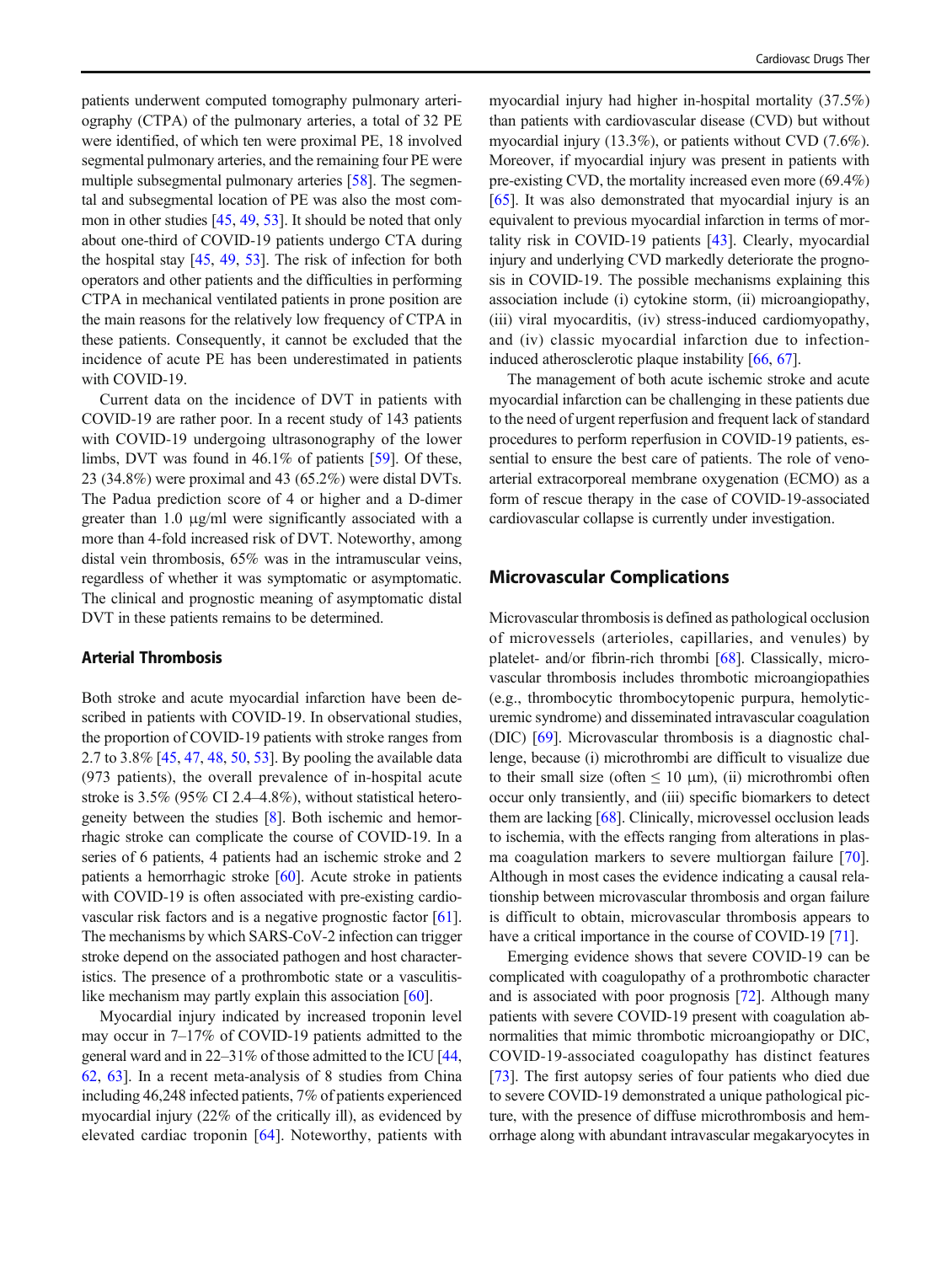<span id="page-4-0"></span>all major organs, including the lungs, heart, kidneys, and liver [\[74\]](#page-12-0). Since the gross pulmonary thromboembolism and parenchymal inflammation were absent, this picture has been described as pauci-inflammatory thrombogenic vasculopathy. Another autopsy series of five patients with COVID-19 and acute respiratory distress syndrome (ARDS) demonstrated the lung and skin damage consistent with complement-mediated microvascular injury, whereas the hallmarks of classic ARDS with diffuse alveolar damage and hyaline membranes were not prominent [[75\]](#page-12-0). The distinct respiratory distress syndrome accompanying severe COVID-19 has been termed microvascular COVID-19 lung vessels obstructive thromboinflammatory syndrome (MicroCLOTS) [[76](#page-13-0)] or lung-restricted vascular immunopathology [\[77](#page-13-0)].

The pathophysiological mechanisms underlying COVID-19-associated coagulopathy are summarized in Fig. 1. These mechanisms seem to follow Virchow's triad, including (i) diffuse endothelial cell injury, (ii) abnormal blood flow dy-namics, and (iii) uncontrolled platelet activation [\[71](#page-12-0)]. SARS-CoV-2 enters the target cells through the ACE2 receptors, which are widely expressed on the surface of lung epithelial cells, and arterial and venous endothelial cells in multiple organs [\[78](#page-13-0)]. Virus infection causes direct endothelial injury, dysfunction, and prothrombotic gene expression [\[79\]](#page-13-0). In addition to the direct effect, the virus triggers innate immune responses, including the activation of monocytes and

Fig. 1 The pathophysiological mechanisms underlying COVID-19-associated coagulopathy. These mechanisms seem to follow Virchow's triad, including (i) diffuse endothelial cell injury, (ii) abnormal blood flow dynamics, and (iii) uncontrolled platelet activation [\[71](#page-12-0)]

complement cascade, responsible for a massive local release of proinflammatory cytokines and aggravation of endothelial injury and microvascular thrombosis, termed immunothrombosis [[76](#page-13-0)]. The major mediators of immunothrombosis include tissue factor (TF) and neutrophils. TF, exposed particularly by activated monocytes and monocyte-derived extracellular vesicles, is a major initiator of thrombosis in vivo [\[80](#page-13-0)]. Neutrophils, in turn, stabilize microthrombi via the release of neutrophil extracellular traps (NETs) and neutrophil elastase, which immobilize inflammatory cells and promote intravascular fibrin formation via degradation of TF antagonist, a tissue factor pathway inhibitor [\[81](#page-13-0)].

Abnormal flow dynamics results from high blood concentrations of vWF, cell-free DNA, histones, and viral RNA in course of COVID-19, which all cause factor XI activation, thrombin generation, and intravascular fibrin formation, leading to change in blood flow rheology [\[82\]](#page-13-0). Platelet activation is induced both indirectly by NETs and directly by virus infection. NETs lead to platelet activation via toll-like receptors on platelets and other cells, therefore integrating pulmonary infection, inflammation, and thrombosis [\[83](#page-13-0), [84\]](#page-13-0). There is data showing that platelets and megakaryocytes may have receptors for viruses [[85](#page-13-0)–[87](#page-13-0)] and could be infected by earlier SARS-CoV [\[88](#page-13-0)]. Although currently there is no evidence of direct infection of platelets or megakaryocytes by SARS-

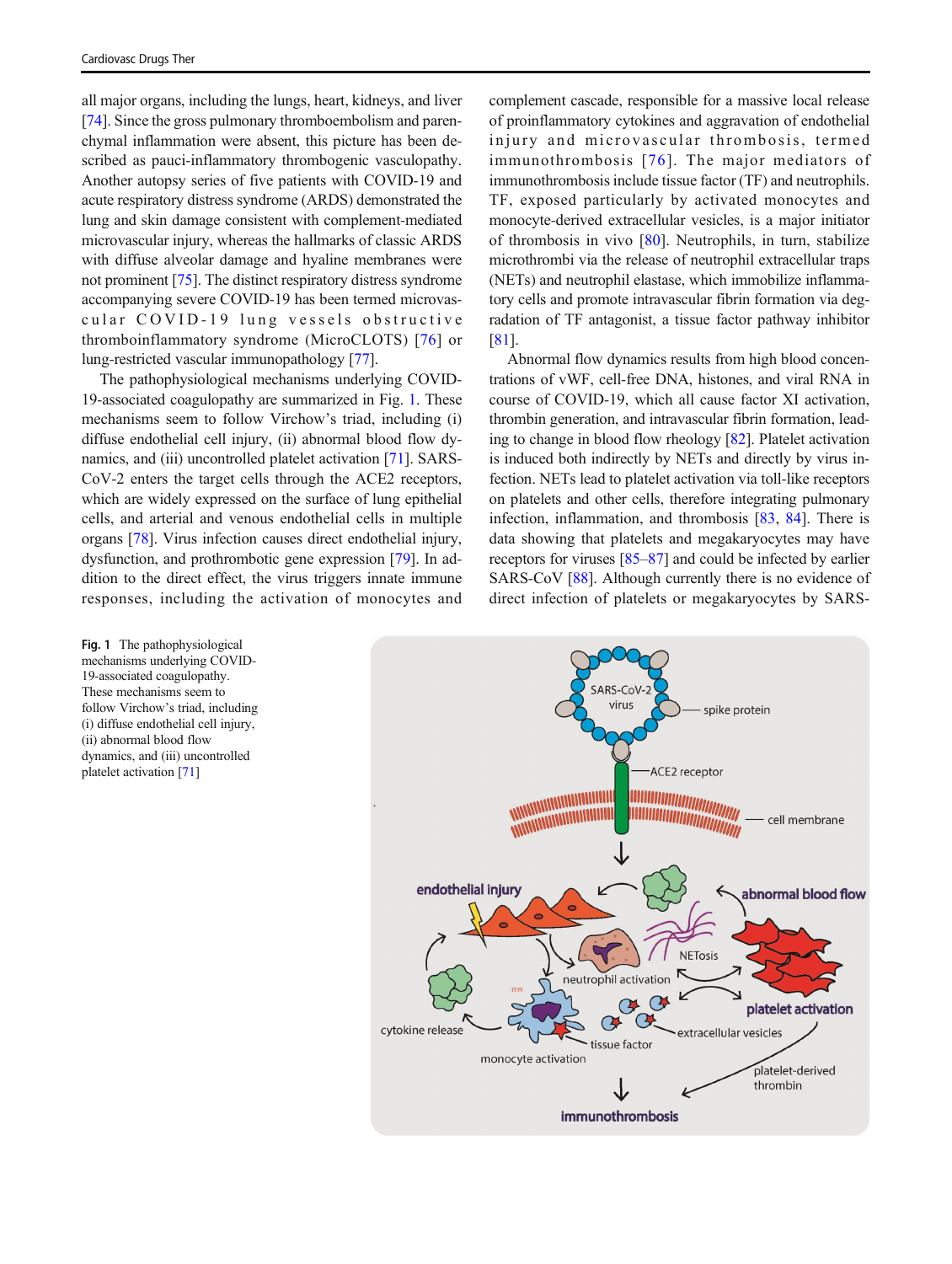CoV-2, the abundance of megakaryocytes in the lungs at autopsy seems to co-localize with platelet-rich thrombi [\[7](#page-10-0)]. Altogether, the immunothrombosis pathway in the lungs might be a starting point for the systemic propagation of COVID-19 infection, but more research is needed to elucidate this process.

Altogether, the mechanisms underlying microvascular thrombosis in course of COVID-19 may be related to diffuse vascular endothelial cell injury, hyperimmune reaction of the host, and maladaptive platelet aggregation. Clinician awareness of microvascular thrombosis during COVID-19 infection is crucial, since prompt recognition may be life-saving [\[89\]](#page-13-0).

# Diagnosis, Prophylaxis, and Treatment of Thromboembolism

Thrombosis and thromboembolic complications in patients hospitalized with COVID-19 should be assessed by integrating physical examination findings, patient history, results of laboratory tests reflecting hemostasis, and/or results of focused imaging investigations. Patients who exhibit signs and symptoms of DVT and have risk factors for thrombosis (previous thrombotic events, active malignancy, or current use of hormonal therapy), unexplained and sudden deterioration in respiratory status, and unexplained hypotension and/or tachycardia should be further clinically evaluated to rule out thrombotic complications. In patients with high suspicion of thrombosis, most readily available imaging studies such as bilateral compression ultrasonography of the legs and/or bedside pointof-care cardiac ultrasonography should be used to detect proximal DVT, myocardial thrombus, clot-in-transit to the pulmonary trunk or right ventricular dilatation [\[92](#page-13-0)–[95\]](#page-13-0). However, negative findings of these tests are insufficient to fully exclude thrombosis [[92](#page-13-0)–[95](#page-13-0)]. If the underlying etiology of persisting hemodynamic and respiratory compromise is not detected by less complex imaging modalities, a CTPA should be undertaken. On the other hand, a normal D-dimer test performed with high-sensitivity assays in this population reasonably rules out VTE, while positive D-dimer test does not confirm thrombosis, and therefore, a further imaging workup is warranted. Table [1](#page-6-0)

Importantly, elevations of laboratory parameters indicating hypercoagulability at the admission of patients with COVID-19 are associated with an increased incidence of in-hospital thromboembolic events and mortality [[44](#page-11-0), [52,](#page-12-0) [72,](#page-12-0) [96](#page-13-0)–[98\]](#page-13-0). For example, in a recent report including 2377 consecutive adults hospitalized with COVID-19, 76% of patients had elevated Ddimer at presentation which had prognostic value for the severe course of COVID-19 infection, including 2-fold higher odds for critical illness, thrombotic events, acute kidney injury, and death. Importantly, the rates of adverse events increased with the magnitude of D-dimer elevation [[99\]](#page-13-0). The

initial prothrombotic cascade in patients with COVID-19 is similar as in critical patients with DIC and consumptive coagulopathy; however, there are clear differences between COVID-19-associated coagulopathy and patients that have classical DIC. Notably, coagulopathy in COVID-19 patients is primarily characterized by the marked elevations in Ddimer and fibrin/fibrinogen degradation product levels while thrombocytopenia and prolongations of activated partial thromboplastin time (aPTT) and/or prothrombin time (PT) are less common or usually mild [[100](#page-13-0)]. Accordingly, a hyperfibrinolytic consumptive DIC with a bleeding diathesis is a rare and unlikely event in these patients [[100](#page-13-0)]. A worsening trend of coagulation parameters during an ICU stay generally indicates impending clinical deterioration, development of cytokine storm, and progression to multiorgan failure [\[101\]](#page-13-0). The procoagulant pattern in severe COVID-19 patients, assessed by standard laboratory and viscoelastic tests, revealed increased clot strength (CS), increased platelet and fibrinogen contribution to CS, elevated D-dimer levels, and hyperfibrinogenemia [[102](#page-13-0)]. Similarly, a complete lack of fibrinolysis of a clot at 30 min and exuberant increase in Ddimer levels were strongly associated with thromboembolic events and renal failure [\[97\]](#page-13-0). Furthermore, levels of C-reactive protein (CRP), IL-6, factor VIII, vWF, and plasma viscosity are increased in these patients while antithrombin is modestly decreased thus clearly showing a cross-link between infection-induced inflammatory response and thrombosis, known as infection-induced thromboinflammation [\[100,](#page-13-0) [102](#page-13-0)–[104](#page-13-0)]. A summary of the most important laboratory parameters reflecting hemostasis derangement in patients with COVID-19 is shown in Table [2.](#page-7-0)

In terms of laboratory workup, measurements of D-dimer levels, PT/aPTT, thrombocyte count, and fibrinogen levels (if assays are available) are advised to identify hospitalized COVID-19 patients at a high risk of poor in-hospital outcomes, or to triage patients that would require hospital admission and close monitoring [[105,](#page-14-0) [106\]](#page-14-0). Repeated assessments (every 2–3 days) of D-dimer, PT, and the platelet count at the minimum should be integrated into the diagnostic approach, as recommended by the documents of relevant societies [\[73,](#page-12-0) [106\]](#page-14-0). PT expressed as an international normalized ratio (INR) should not be used to monitor hemostasis in COVID-19 patients, since it mostly lies in the normal range. Early recognition and vigilant monitoring of coagulation abnormalities among hospitalized COVID-19 patients are critical measures to (i) identify patients at a high risk of poor prognosis, (ii) guide antithrombotic prophylaxis or treatment to prevent thromboembolic complications, and (iii) improve patients' clinical outcomes.

Most of the guidelines and consensus documents published on behalf of professional societies focused on thrombosis and hemostasis advocate the use of prophylactic doses of anticoagulants in all patients hospitalized with COVID-19 in the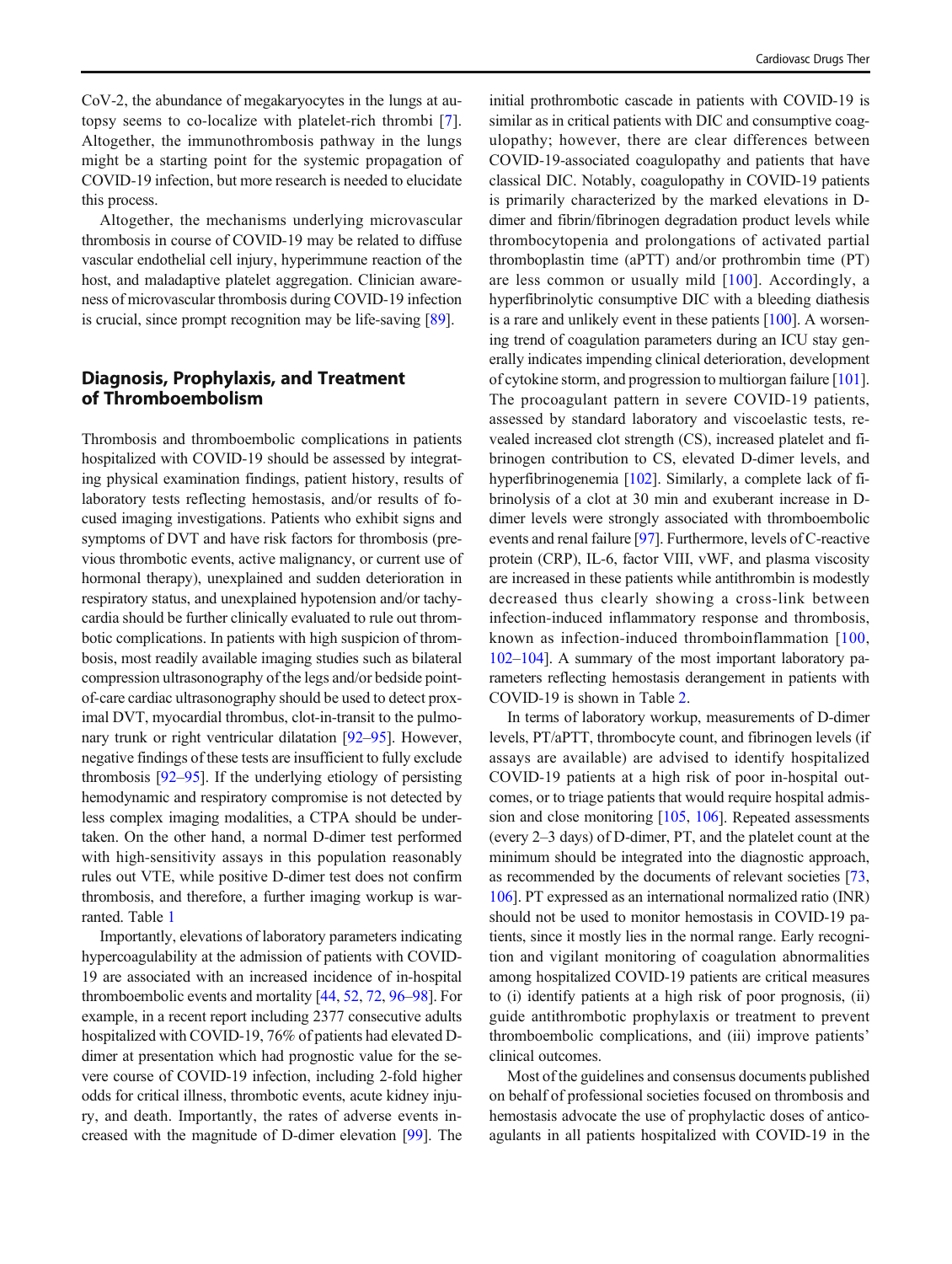| <b>Studies</b>                | Study design                     | No.<br>of pts | Setting                    | Male  | Mean<br>age | Median<br>follow-<br>up | Rates of<br>PE during<br>follow-up | Incidence<br>of VTE                   | Use of thrombophophylaxis                                                                                                            |
|-------------------------------|----------------------------------|---------------|----------------------------|-------|-------------|-------------------------|------------------------------------|---------------------------------------|--------------------------------------------------------------------------------------------------------------------------------------|
| Lodigiani et al. [45]         | R<br>Single center               | 388           | ICU and<br>general<br>ward | 58%   | 66          | 10 days                 | 4.4%                               | 21%                                   | Enoxaparin or nadroparin.<br>ICU, 100%; Ward, 75%.<br>Regimen not specified                                                          |
| Poissy et al. [46]            | R<br>Single center               | 107           | ICU                        | 59.1% | 57          | 6 days                  | 20.6%                              | 20.4%                                 | 20 out of the 22 PE patients<br>were on prophylactic<br>LMWH or UFH, but<br>exact agents not specified.                              |
| Klok et al. [47, 48]          | R<br>Multicenter                 | 184           | ICU                        | 76%   | 64          | 10 days                 | 37%                                | 57%                                   | Varied by center.                                                                                                                    |
| Middeldorp et al. [49]        | R<br>Single center               | 198           | ICU and<br>general<br>ward | 66%   | 61          | 5 days                  | 17%                                | 15% at 7<br>days<br>34% at 14<br>days | ICU: nadroparin 2850 IU<br>BID if weight $< 100$ kg,<br>and 5700 IU BID if<br>weight $> 100$ kg. Ward<br>patients had half this dose |
| Helms et al. [50]             | R<br>Multicenter                 | 150           | ICU                        | 81%   | 63          | <b>NR</b>               | 18%                                | <b>NR</b>                             | LMWH (exact agent not<br>specified) 4000 Units per<br>day or UFH 5-8 U/kg/h                                                          |
| Llitjos et al. $[51]$         | R<br>Double<br>center            | 26            | ICU                        | 77%   | 68          | <b>NR</b>               | 23%                                | <b>NR</b>                             | LMWH and UFH were used<br>(exact agents not specified)                                                                               |
| Thomas et al. [53]            | R<br>Single center               | 63            | ICU and<br>general<br>ward | 69%   | 59          | 8 days                  | 9%                                 | 27%                                   | All patients assessed for use<br>of prophylaxis with<br>weight-adjusted dalteparin                                                   |
| Leonard-Lorant et al.<br>[54] | R<br>Double<br>center            | 106           | ICU and<br>general<br>ward | 66%   | 63.5        | NR                      | 30%                                | <b>NR</b>                             | Anticoagulant not specified.<br>In PE + group, $78\%$ were<br>on prophylactic doses and<br>6% were on therapeutic<br>doses.          |
| Grillet et al. [55]           | R<br>Single center               | 100           | ICU and<br>general<br>ward | 70%   | 66          | NR                      | 23%                                | <b>NR</b>                             | <b>NR</b>                                                                                                                            |
| Bompard et al. [58]           | $\mathbb{R}$<br>Double<br>center | 135           | ICU and<br>general<br>ward | 70%   | 64          | 5 days                  | 23.7%                              | 50% ICU<br>18% GW                     | All patients received standard<br>dose of prophylaxis (Enox<br>4000 daily in GW, twice<br>daily in obese and ICU<br>patients)        |
| Galeano-Valle et al.<br>[90]  | P<br>Single center               | 24            | General<br>ward            | 58%   | 64.3        | 14 days                 | 6.5%                               | <b>NR</b>                             | All patients received<br>standard dose of<br>prophylaxis (enoxaparin<br>4000 UI daily or<br>bemiparin 3500 UI daily)                 |
| Hippensteel et al. [91]       | R<br>Single center               | 91            | ICU                        | 58%   | 55          | <b>NR</b>               | 5.5%                               | 26.1%                                 | 54.3% of patients received<br>therapeutic anticoagulation                                                                            |

<span id="page-6-0"></span>Table 1 The summary of studies reporting the frequency of VTE complications in COVID-19 patients

P, prospective; R, retrospective; ICU, intensive care unit; NR, not reported; LMWH, low molecular weight heparin; UFH, unfractionated heparin

absence of contraindications [[105](#page-14-0)–[108\]](#page-14-0). Likewise, extendedduration thromboprophylaxis with low molecular weight heparin (LMWH) or a non-vitamin K antagonist oral anticoagulants (NOAC) for 2 to 6 weeks post-hospital discharge might be applied to hospitalized COVID-19 patients, especially those with no bleeding risk factors and with high VTE risk post-discharge (most commonly defined as advanced age, long stay in the ICU, malignancy, prior VTE history, thrombophilia, severe immobility, D-dimer levels > 2 times of upper reference range, an IMPROVE VTE score  $\geq$  4, and similar). Such recommendations are made due to observed hypercoagulability and a robust number of studies that consistently showed a high incidence of thromboembolic complications, especially venous thromboembolism in hospitalized and particularly ICU-treated COVID-19 patients [[45,](#page-11-0) [46,](#page-12-0) [48](#page-12-0), [49,](#page-12-0) [52\]](#page-12-0). Likewise, most of the available documents support the possibility to initiate intermediate-dose LMWH in selected severe COVID-19 patients by individually balancing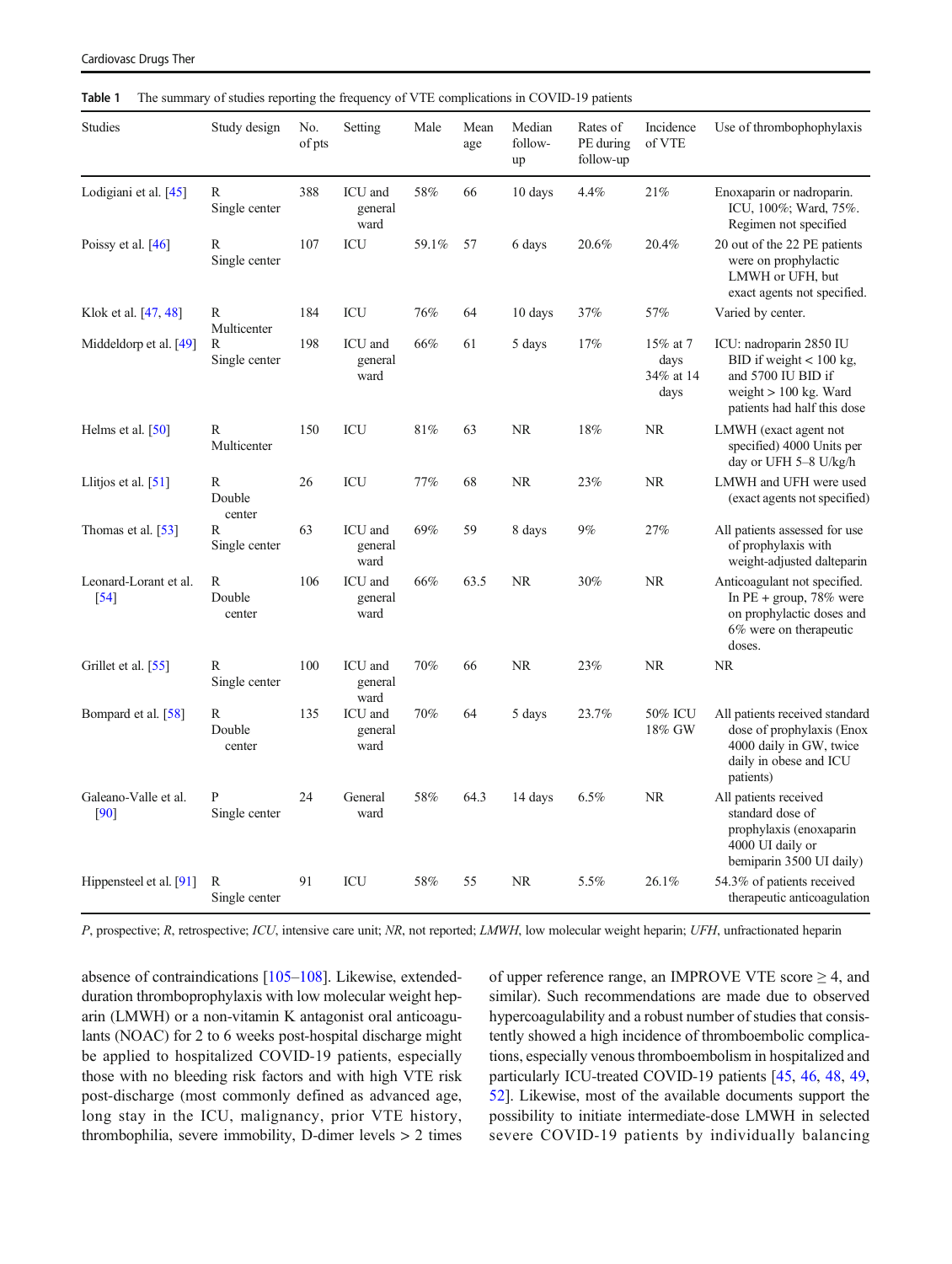<span id="page-7-0"></span>Table 2 Laboratory tests reflecting hemostasis in patients with COVID-19 associated coagulopathy

| Standard coagulation and platelet panel |                                      |                                                                                                                                                                                                                                                                   |  |  |
|-----------------------------------------|--------------------------------------|-------------------------------------------------------------------------------------------------------------------------------------------------------------------------------------------------------------------------------------------------------------------|--|--|
| D-dimer                                 | $\uparrow \uparrow \uparrow$         | <b>Markedly elevated</b>                                                                                                                                                                                                                                          |  |  |
|                                         |                                      | 3- to 4-fold elevation associated with high mortality                                                                                                                                                                                                             |  |  |
| <b>FDPs</b>                             | $\uparrow \uparrow$                  | <b>Elevated</b>                                                                                                                                                                                                                                                   |  |  |
| Fibrinogen                              | $\uparrow \uparrow$                  | <b>Elevated</b>                                                                                                                                                                                                                                                   |  |  |
|                                         | (1)                                  | Decreasing trend if patient's condition progresses towards<br>consumptive coagulopathy phenotype (e.g., DIC)                                                                                                                                                      |  |  |
| aPTT                                    | $\longleftrightarrow$ (†)            | In normal range OR slightly prolonged                                                                                                                                                                                                                             |  |  |
| PT                                      | $\longleftrightarrow$ ( $\uparrow$ ) | In normal range OR slightly prolonged                                                                                                                                                                                                                             |  |  |
| Platelet count                          | $\longleftrightarrow$ (1) (1)        | Near normal OR mildly decreased                                                                                                                                                                                                                                   |  |  |
|                                         |                                      | Ranging from $100-150 \times 10^9$ cells/L in 70–95% patients with<br>severe COVID-19, platelet count < $100 \times 10^9$ cell/L was detected<br>in about 5% of severe COVID-19 patients. Could be slightly<br>increased based on limited data from small cohorts |  |  |
| <b>Advanced rheological parameters</b>  |                                      |                                                                                                                                                                                                                                                                   |  |  |
| Plasma viscosity                        | ↑↑                                   | Increased 2-fold, on average                                                                                                                                                                                                                                      |  |  |
| Factor VIII activity                    | ↑                                    | <b>Increased</b>                                                                                                                                                                                                                                                  |  |  |
| von Willebrand factor                   | ↑                                    | <b>Increased</b>                                                                                                                                                                                                                                                  |  |  |
| Antithrombin activitiv                  | (1)                                  | <b>Modestly decreased</b>                                                                                                                                                                                                                                         |  |  |
| Free protein S                          | (1)                                  | <b>Modestly decreased</b>                                                                                                                                                                                                                                         |  |  |
| Protein C                               | (1)                                  | <b>Modestly increased</b>                                                                                                                                                                                                                                         |  |  |

aPTT, activated partial thromboplastin time; FDPs, fibrin degradation products; PT, prothrombin time.  $\leftarrow \rightarrow$ indicates normal range. (↑) and (↓) denote modest increase or decrease, respectively; ↑ and ↓, slightly increase or decrease, respectively; ↓↓ and ↓↓, considerably increase or decrease, respectively; and ↑↑↑ and ↓↓↓ strongly increase or decrease, respectively

thrombotic and bleeding risk. Finally, in hospitalized COVID-19 patients with verified VTE, the aforementioned consensus statements stimulate the use of full therapeutic doses of antithrombotic drugs (LWMH as most preferred, followed by unfractionated heparin) in all patients without contraindications, with carefully monitoring renal function, thrombocyte count, and concomitant medications. Antithrombotic prophylactic and therapeutic regimens in various clinical scenarios as recommended by relevant societies are shown in Table [3.](#page-8-0)

A treatment rationale for recommendations elaborated above is also partially based on the reported survival benefits, if the anticoagulation regimen is initiated in these patients. Of note, one study showed that treatment with prophylactic doses of LMWH was associated with lower 28-day mortality among patients with severe COVID-19 that had sepsis-induced coagulopathy score  $\geq 4$  or D-dimers  $> 6$ -fold of an upper limit of normal, compared with LMWH non-users [\[109\]](#page-14-0). However, the crude difference between the unselected group of patients that received LMWH vs. non-receivers in 28-day mortality endpoint was not significantly different. Similarly, another study found the significantly increased probability of survival in 2773 hospitalized COVID-19 patients if systemic anticoagulation was initiated, compared with if it was not, especially among patients that required mechanical ventilation [\[110](#page-14-0)]. One of the putative explanations for the beneficial

effect of heparin and its derivatives in COVID-19 is based on the fact that heparins exhibit pleiotropic actions beyond anticoagulation, including direct anti-inflammatory action, as demonstrated by the decreased levels of inflammatory bio-markers in pre-clinical and clinical settings [[111,](#page-14-0) [112](#page-14-0)]. Given that the severe inflammatory response in COVID-19 is the principal driver of coagulopathy, the concept of using heparin and its derivatives seems clinically validated as they likely blunt both thrombotic and inflammation pathways, thus improving outcomes in these patients.

### Recommendations for Clinicians

COVID-19 caused by SARS-CoV-2, at the severest stages might be considered as a thromboinflammatory disease rather than an infection. In fact, the presence of microthrombotic pulmonary disease led to the suspicion that pulmonary macro- or microembolism could play a role in the pathophysiology and clinical deterioration of COVID-19 patients [[1,](#page-10-0) [113\]](#page-14-0). The diagnosis of PE or MicroCLOTS may be challenging, because there are some overlapping features between pulmonary embolism and severe COVID-19 disease, such as dyspnoea, high levels of D-dimers, right ventricle with systolic dysfunction or enlargement, and ARDS. Most of the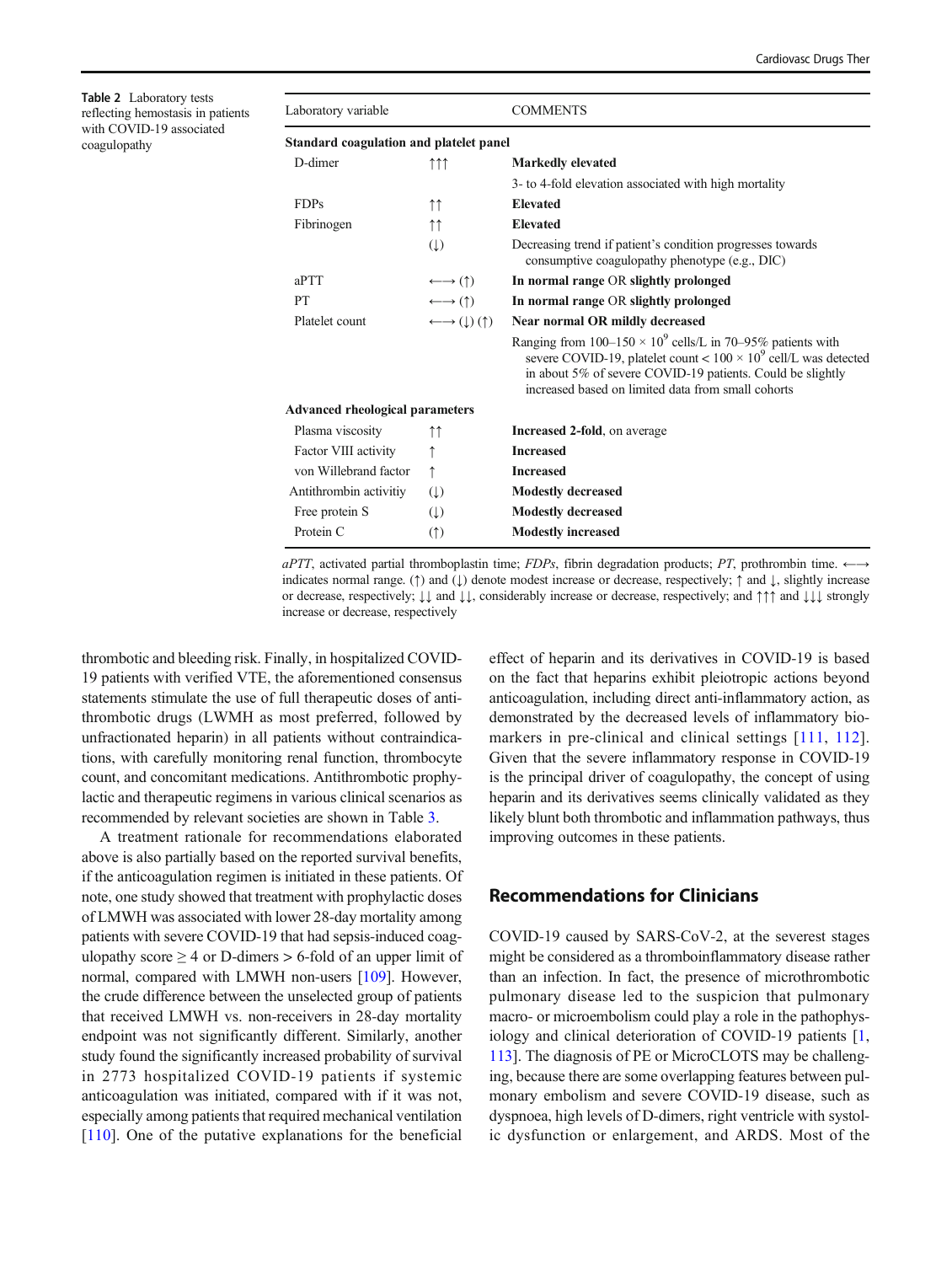# <span id="page-8-0"></span>Table 3 Antithrombotic prophylaxis and treatment regimens in various settings of COVID-19 infection according to international societies

| <b>Society/Document</b> (PubMed ID<br>number)                                                                                                                                                                                                                                                                                                                                                 | Antithrombotic agent and dosage Population                                                                                                                                                                                                                                                                                                                                                                                                                                                                                                                               |                                                                                                                                                                                                                                   | <b>Duration of treatment</b>                                                                                                                                                                                                                                                                                                                                                             |  |
|-----------------------------------------------------------------------------------------------------------------------------------------------------------------------------------------------------------------------------------------------------------------------------------------------------------------------------------------------------------------------------------------------|--------------------------------------------------------------------------------------------------------------------------------------------------------------------------------------------------------------------------------------------------------------------------------------------------------------------------------------------------------------------------------------------------------------------------------------------------------------------------------------------------------------------------------------------------------------------------|-----------------------------------------------------------------------------------------------------------------------------------------------------------------------------------------------------------------------------------|------------------------------------------------------------------------------------------------------------------------------------------------------------------------------------------------------------------------------------------------------------------------------------------------------------------------------------------------------------------------------------------|--|
| <b>COVID-19 patients WITHOUT diagnosis of VTE</b><br><b>International Society of</b><br><b>Thrombosis and Haemostasis</b><br>(ISTH) (PMD: 32338827)<br>STH – Subcommittee of<br><b>Perioperative and Critical</b><br>Thrombosis and Haemostasis of<br>the Scientific and<br><b>Standardization Committee</b><br>(PMID: 32459046)                                                              | <b>LMWH</b><br>In standard VTE prophylactic dose, in<br>the absence of contraindications*<br>LMWH (preferred agent, once daily)<br>OR UFH (twice or thrice daily) OR<br><b>DOACs</b> (least preferred, due to<br>interference w/ immunosuppressant<br>and antiviral drugs), in the absence<br>of relevant contraindications*<br>All in standard VTE prophylactic<br>$doeses**$<br>Intermediate-dose LMWH in-hospital<br>may be considered in severe patients<br>LMWH (preferred agent, once daily)<br>OR UFH (twice or thrice daily)<br>All in standard VTE prophylactic | All COVID-19 patients who require During the whole duration of<br>hospitalization (including<br>non-critically ill patients)<br>All non-ICU hospitalized<br><b>COVID-19</b> patients<br>All ICU hospitalized COVID-19<br>patients | hospital stay<br>During the whole duration of<br>hospital stay<br><b>Extended</b> duration<br>thromboprophylaxis with LMWH<br>or DOAC for 2–6 weeks (14 days at<br>least, up to 30 days) post-discharge<br>in selected patients with low risk for<br>bleeding and key VTE risk factors<br>could be used****<br>During the whole duration of<br>hospital stay<br><b>Extended</b> duration |  |
|                                                                                                                                                                                                                                                                                                                                                                                               | $doses*$<br>Intermediate-dose LMWH in-hospital<br>can be considered in high-risk<br>patients<br>Full-dose heparin treatment is<br>not recommended                                                                                                                                                                                                                                                                                                                                                                                                                        |                                                                                                                                                                                                                                   | thromboprophylaxis with LMWH<br>or DOAC for 2–6 weeks (14 days at<br>least, up to 30 days) post-discharge<br>in selected patients with low risk for<br>bleeding and key VTE risk factors<br>could be used****                                                                                                                                                                            |  |
| <b>Italian Society on Thrombosis and</b><br>Haemostasis (SISET) (PMID:<br>32281926)                                                                                                                                                                                                                                                                                                           | LMWH OR UFH OR fondaparinux All hospitalized COVID-19 patients During the whole duration of the<br>All in standard VTE prophylactic dose,<br>in the absence of contraindications*<br>Intermediate-dose LMWH in-hospital<br>(enoxaparin 4000 IU<br>subcutaneously, twice daily) could<br>be considered on an individual basis<br>in patients with multiple risk factors<br>for VTE<br>Full-dose heparin treatment is<br>not recommended                                                                                                                                   |                                                                                                                                                                                                                                   | hospital stay<br>Maintained at home for 7-14 days<br>post-discharge in case of<br>pre-existing or persisting VTE risk<br>factors                                                                                                                                                                                                                                                         |  |
| <b>ISTH, North American</b><br>Thrombosis Forum (NATF),<br><b>European Society of Vascular</b><br>Medicine (ESVM), International<br>Union of Angiology (IUA),<br><b>European Society of Cardiology</b><br>(ESC) Working Group on the<br><b>Pulmonary Circulation and</b><br><b>Right Ventricular Function</b><br>(PMID: 32311448)<br><b>COVID-19 patients WITH confirmed diagnosis of VTE</b> | LMWH, once daily, preferred agent<br>OR<br>UFH, twice daily<br>Both in standard VTE prophylactic<br>dose, in the absence of<br>contraindications*<br>Mechanical VTE prophylaxis in<br>patients with contraindications in<br>immobilized patients<br>Prophylactic anticoagulation is the<br>only fully recommended modality<br>Intermediate-dose LMWH in-hospital<br>could be an option in select patients<br>(minority of the panel support this<br><i>option</i> )<br>Full-dose heparin treatment is not<br>recommended                                                 | Hospitalized patients with<br><b>COVID-19</b> who have: respiratory<br>failure or comorbidities such as<br>active malignancy or heart failure,<br>are bedridden or requiring intensive.<br>care                                   | During the whole duration of<br>hospital stay<br><b>Extended</b> duration<br>thromboprophylaxis with LMWH<br>or DOAC for up to 45 days among<br>patients with high VTE risk and low<br>risk of bleeding****                                                                                                                                                                              |  |
| <b>International Society of</b><br><b>Thrombosis and Haemostasis</b><br>(ISTH) (PMD: 32338827)                                                                                                                                                                                                                                                                                                | <b>Not discussed</b>                                                                                                                                                                                                                                                                                                                                                                                                                                                                                                                                                     | N/A                                                                                                                                                                                                                               | N/A                                                                                                                                                                                                                                                                                                                                                                                      |  |
| <b>ISTH - Subcommittee of</b><br><b>Perioperative and Critical</b><br>Thrombosis and Haemostasis of<br>the Scientific and<br><b>Standardization Committee</b><br>(PMID: 32459046)                                                                                                                                                                                                             | <b>LMWH</b><br>(inpatient setting; a change from<br>treatment-dose DOACs or VKAs to<br>in-hospital LMWH should be<br>considered in critical care patients<br>wtih relevant concomitant<br>medications, based on renal function<br>and thrombocyte count)                                                                                                                                                                                                                                                                                                                 | All hospitalized COVID-19 patients Duration of anticoagulation<br>with established VTE                                                                                                                                            | treatment should be at least 3<br>months                                                                                                                                                                                                                                                                                                                                                 |  |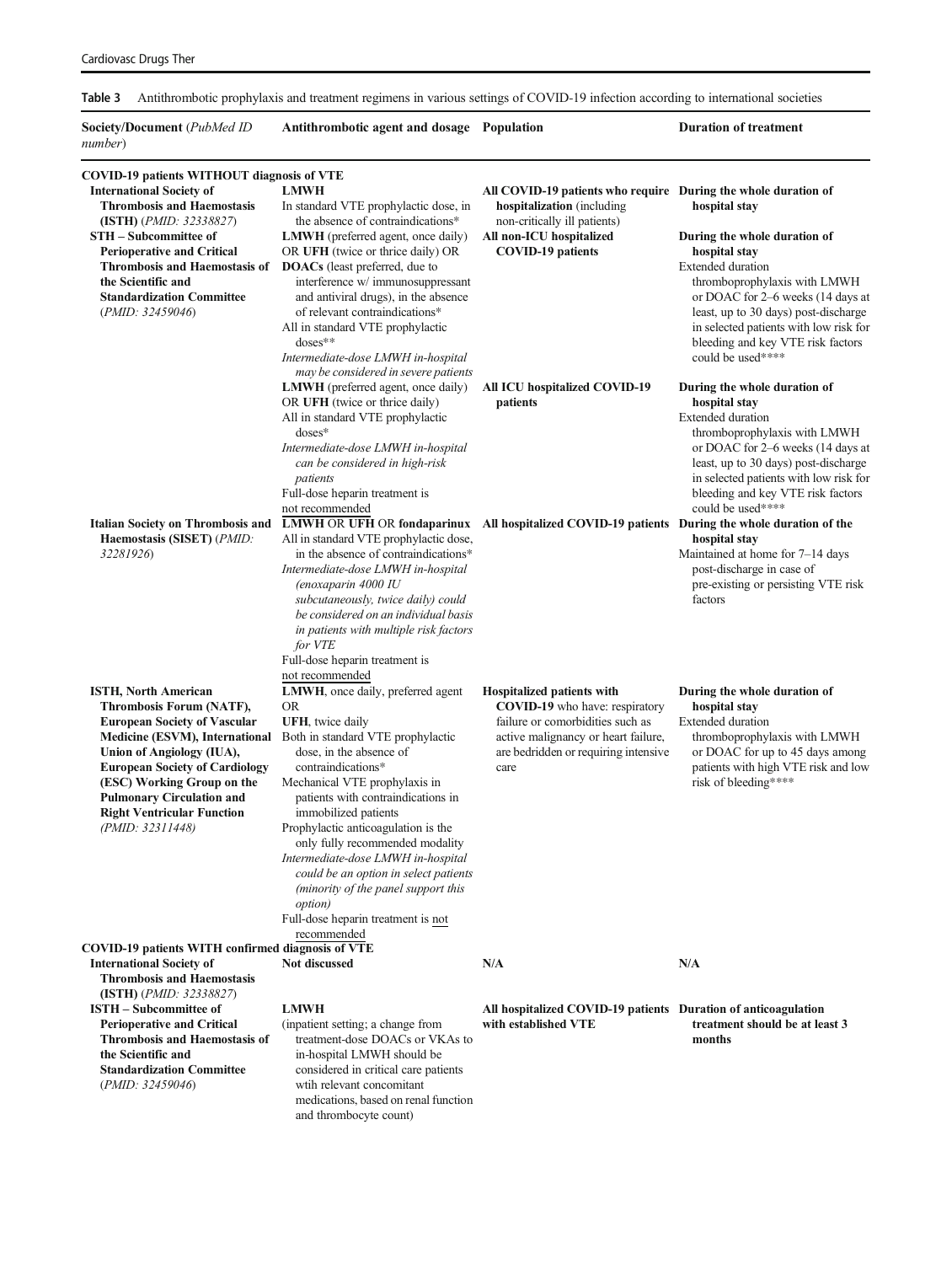#### Table 3 (continued)

| Society/Document (PubMed ID<br>number)                                                                                                                                                        | Antithrombotic agent and dosage Population                                                                                                                                                                                                                                                                                                                                                                                             |                                                                                          | <b>Duration of treatment</b>                                                                                                                                                                                                                                                                                                                               |
|-----------------------------------------------------------------------------------------------------------------------------------------------------------------------------------------------|----------------------------------------------------------------------------------------------------------------------------------------------------------------------------------------------------------------------------------------------------------------------------------------------------------------------------------------------------------------------------------------------------------------------------------------|------------------------------------------------------------------------------------------|------------------------------------------------------------------------------------------------------------------------------------------------------------------------------------------------------------------------------------------------------------------------------------------------------------------------------------------------------------|
|                                                                                                                                                                                               | <b>DOACs</b><br>(post-hospital discharge setting)<br>Standard VTE therapeutic doses in the<br>absence of contraindications*<br>Prophylactic or intermediate-dose to<br>treatment-dose regimen might be<br>considered in patients without<br>verified VTE but with worsening<br>pulmonary status or ARDS                                                                                                                                |                                                                                          |                                                                                                                                                                                                                                                                                                                                                            |
| <b>Italian Society on Thrombosis and</b><br>Haemostasis (SISET) (PMID:<br>32281926)                                                                                                           | <b>LMWH</b><br><b>OR</b><br><b>UFH</b><br><b>OR</b><br><b>DOACs</b>                                                                                                                                                                                                                                                                                                                                                                    | All hospitalized COVID-19 patients Duration of treatment in this<br>with established VTE | scenario should be according to<br>established classic guidelines for<br>therapeutic anticoagulation of<br>established VTE                                                                                                                                                                                                                                 |
|                                                                                                                                                                                               | Standard VTE therapeutic doses in the<br>absence of contraindications*                                                                                                                                                                                                                                                                                                                                                                 |                                                                                          | In patients requiring therapeutic doses<br>of LMWH or DOACs, a careful<br>monitoring of renal function with<br>anti-factor Xa or plasma DOAC<br>levels assays should be instituted<br>VKAs and DOACS significantly<br>interfere with concomitant antiviral<br>treatment and individualized<br>risk/benefit approach should be<br>applied for every patient |
| <b>ISTH, North American</b><br>Thrombosis Forum (NATF),<br><b>European Society of Vascular</b><br>Medicine (ESVM), International OR                                                           | UFH, parenteral (preferred in critical<br>patients that might undergo<br>procedures)                                                                                                                                                                                                                                                                                                                                                   | <b>Hospitalized patients with</b><br><b>COVID-19 with established VTE</b>                | Duration of treatment in this<br>scenario should be according to<br>established classic guidelines for<br>therapeutic anticoagulation of                                                                                                                                                                                                                   |
| Union of Angiology (IUA),<br><b>European Society of Cardiology</b><br>(ESC) Working Group on the<br><b>Pulmonary Circulation and</b><br><b>Right Ventricular Function</b><br>(PMID: 32311448) | LMWH, subcutaneous (preferred in<br>patients unlikely to undergo<br>procedures)<br><b>DOACs OR LMWH</b><br>(preferred as post-discharge therapy<br>due to reduced need for contact with<br>healthcare workers required for INR<br>monitoring of VKAs)<br>All in standard VTE therapeutic doses,<br>in the absence of contraindications*<br>Mechanical VTE prophylaxis in<br>patients with contraindications in<br>immobilized patients |                                                                                          | established VTE                                                                                                                                                                                                                                                                                                                                            |

ARDS, acute respiratory distress syndrome; DOACs, direct oral anticoagulants; INR, international normalized ratio; LMWH, low molecular weight heparin; UFH-unfractionated heparin; VKA, vitamin K antagonist; VTE, venous thromboembolism

\*Active bleeding, thrombocyte count  $< 25 \times 10^9$  /L, severe renal impairment (close monitoring required)

\*\*Treatment should be modified individually according to patient's body weight, severity of thrombocytopenia ( $25-50 \times 10^9$  cells/L) or worsening renal function; intermittent pneumatic compression devices might be used in patients in whom anticoagulant therapy is contraindicated

\*\*\*Obese patients (body mass index ≥ 30) should be considered for the 50% increase in the dose of thromboprophylaxis; multimodal prophylaxis with mechanical methods such as intermittent pneumonic compression devices should be considered

\*\*\*\*High-risk factors defined as advanced age, stay in the ICU, cancer, a prior history of VTE, thrombophilia, severe immobility, elevated D-dimer levels (> 2 times of upper normal range), and an IMPROVE VTE score of 4 or more

inpatients with COVID-19 should receive at least prophylactic anticoagulation in the absence of contraindication, particularly those at ICU, due to high reported incidence of VTE in this context [[8,](#page-10-0) [89](#page-13-0)]. There are some observational studies suggesting that heparin improves the disease prognosis when the indication bias would suggest a worse prognosis (i.e., patients that received anticoagulation probably had an indication that could worsen the prognosis but the data suggests otherwise) [\[89](#page-13-0), [109](#page-14-0)]. As there is no guidance for deciding the intensity of anticoagulation (prophylactic, intermediate, or therapeutic), the decision-making process should be made in individualcase basis, while studies are ongoing (NCT04377997, NCT04362085, NCT04367831). The suspicion of PE should be based in clinical grounds (unexplained chest pain, unexplained RV dysfunction, unilateral lower limb swelling) and not only in biomarkers such as D-dimers. It is known that D-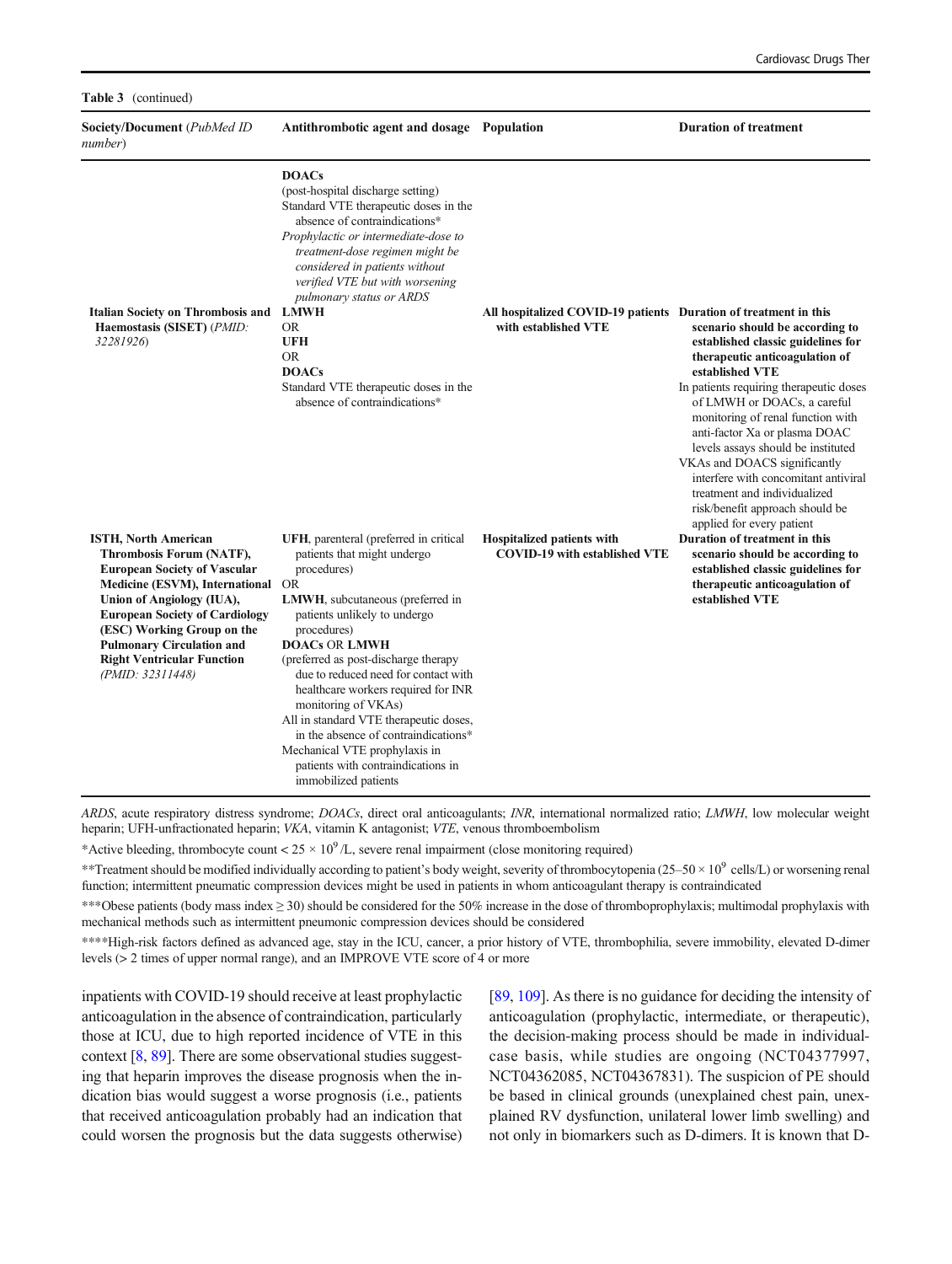<span id="page-10-0"></span>dimers are frequently high in COVID-19 inpatients [[62](#page-12-0)], they are a prognosis biomarker  $[114]$  $[114]$ , but it is not clear if they reflect the existence of macrovascular thrombosis and/or the need to screen systematically VTE in these patients [\[108\]](#page-14-0).

As for myocardial injury/infarction, there are also challenges because elevated troponin levels are often seen in COVID-19 patients, and the cause of troponin release may be multifactorial. First, both plaque rupture can occur during severe COVID-19 (type 1 myocardial infarction), and other causes of troponin release can be present, including imbalance between blood/oxygen supply and myocardial requirements, SARS-CoV-2 myocarditis, Tako-tsubo cardiomyopathy, or right heart failure (type 2 myocardial infarction). Patients with ST-elevation myocardial infarction (STEMI) or high-risk non-ST-elevation acute coronary syndrome (NSTE-ACS) should go to the catheterization laboratory, preferably the one dedicated to COVID-19, and followed by an ICU isolation bed [\[115\]](#page-14-0). For patients with COVID-19 and STEMI in a non-primary PCI center, fibrinolysis can be considered depending on the current timings for patient transfer for a primary PCI center [\[115\]](#page-14-0). In the remaining patients with COVID-19 and NSTE-ACS, physicians can opt out for optimal medical treatment alone for clinical stabilization while further testing, or coronary angiography should be performed after the infection is resolved [\[115\]](#page-14-0).

Stroke in COVID-19 patients was not as common as VTE [8]. The approach to stroke is the same as non-COVID-19 patients, pursuing the vessel recanalization when indicated and when resources are available [\[116](#page-14-0)]. Ideally, these patients should be at COVID-19 stroke units, but logistic difficulties have been seen during the COVID-19 season [\[117\]](#page-14-0). In patients with severe COVID-19 disease, the development of stroke signs and symptoms should also raise the suspicion of paradoxical embolism through atrial septum defect.

In summary, COVID-19 is an infectious disease that leads to a proinflammatory and prothrombotic state, resulting in both micro- and macrovascular thrombosis, and both arterial and venous thrombotic events. Therefore, the early recognition and vigilant monitoring of the thrombotic complication of COVID-19 may be life-saving.

Acknowledgments CIBERobn is an initiative of ISCIII, Spain.

Authors' Contributions All authors contributed to concept and design, critical analysis of the literature and interpretation of data, critical writing or revising the intellectual content, and final approval of the version to be published.

Data Availability Not applicable.

#### Compliance with Ethical Standards

Conflict of Interest The authors declare that there are no conflicts of interest.

Code Availability Not applicable.

Open Access This article is licensed under a Creative Commons Attribution 4.0 International License, which permits use, sharing, adaptation, distribution and reproduction in any medium or format, as long as you give appropriate credit to the original author(s) and the source, provide a link to the Creative Commons licence, and indicate if changes were made. The images or other third party material in this article are included in the article's Creative Commons licence, unless indicated otherwise in a credit line to the material. If material is not included in the article's Creative Commons licence and your intended use is not permitted by statutory regulation or exceeds the permitted use, you will need to obtain permission directly from the copyright holder. To view a copy of this licence, visit [http://creativecommons.org/licenses/by/4.0/](https://doi.org/).

### References

- 1. Zhou P, Yang XL, Wang XG, Hu B, Zhang L, Zhang W, et al. A pneumonia outbreak associated with a new coronavirus of probable bat origin. Nature. 2020;579(7798):270–3. [https://doi.org/10.](#page-4-0) [1038/s41586-020-2012-7](#page-4-0).
- 2. World Health O. Coronavirus disease 2019 (COVID-19): situation report, 157. Geneva: World Health Organization; 2020.
- 3. Gómez-Carballa A, Bello X, Pardo-Seco J, Martinón-Torres F, Salas A (2020) The impact of super-spreaders in COVID-19: mapping genome variation worldwide. bioRxiv: 2020.2005.2019.097410. doi[:https://doi.org/10.1101/2020.05.19.](https://doi.org/10.1101/2020.05.19.097410) [097410](https://doi.org/10.1101/2020.05.19.097410)
- 4. Mori J, Oudit GY, Lopaschuk GD. SARS-CoV-2 perturbs the Renin-Angiotensin System and energy metabolism. Am J Physiol Endocrinol Metab. 2020;319:E43–7. [https://doi.org/10.](https://doi.org/10.1152/ajpendo.00219.2020) [1152/ajpendo.00219.2020.](https://doi.org/10.1152/ajpendo.00219.2020)
- 5. Gheblawi M, Wang K, Viveiros A, Nguyen Q, Zhong JC, Turner AJ, et al. Angiotensin-Converting Enzyme 2: SARS-CoV-2 Receptor and Regulator of the Renin-Angiotensin System: Celebrating the 20th Anniversary of the Discovery of ACE2. Circ Res. 2020;126(10):1456–74. [https://doi.org/10.1161/](https://doi.org/10.1161/CIRCRESAHA.120.317015) [CIRCRESAHA.120.317015](https://doi.org/10.1161/CIRCRESAHA.120.317015).
- 6. Ceriello A, Standl E, Catrinoiu D, Itzhak B, Lalic NM, Rahelic D, et al. Issues of Cardiovascular Risk Management in People With Diabetes in the COVID-19 Era. Diabetes Care. 2020;43:1427–32. [https://doi.org/10.2337/dc20-0941.](https://doi.org/10.2337/dc20-0941)
- 7. Adao R, Guzik TJ. Inside the heart of COVID-19. Cardiovasc Res. 2020;116(6):e59–61. [https://doi.org/10.1093/cvr/cvaa086.](https://doi.org/10.1093/cvr/cvaa086)
- 8. Al-Ani F, Chehade S, Lazo-Langner A. Thrombosis risk associated with COVID-19 infection. A scoping review. Thromb Res. 2020;192:152–60. [https://doi.org/10.1016/j.thromres.2020.05.](https://doi.org/10.1016/j.thromres.2020.05.039) [039](https://doi.org/10.1016/j.thromres.2020.05.039).
- 9. Marchandot B, Sattler L, Jesel L, Matsushita K, Schini-Kerth V, Grunebaum L, et al. COVID-19 Related Coagulopathy: A Distinct Entity? J Clin Med. 2020;9(6). [https://doi.org/10.3390/](https://doi.org/10.3390/jcm9061651) [jcm9061651.](https://doi.org/10.3390/jcm9061651)
- 10. Parker WAE, Storey RF (2018) 'Thrombotic Response' in ESC Textbook of Cardiovascular Medicine 3rd edition.
- 11. Bagot CN, Arya R. Virchow and his triad: a question of attribution. Br J Haematol. 2008;143(2):180–90. [https://doi.org/10.1111/](https://doi.org/10.1111/j.1365-2141.2008.07323.x) [j.1365-2141.2008.07323.x.](https://doi.org/10.1111/j.1365-2141.2008.07323.x)
- 12. Parker WAE, Orme RC, Hanson J, Stokes HM, Bridge CM, Shaw PA, et al. Very-low-dose twice-daily aspirin maintains platelet inhibition and improves haemostasis during dual-antiplatelet therapy for acute coronary syndrome. Platelets. 2019;30(2):148–57. <https://doi.org/10.1080/09537104.2019.1572880>.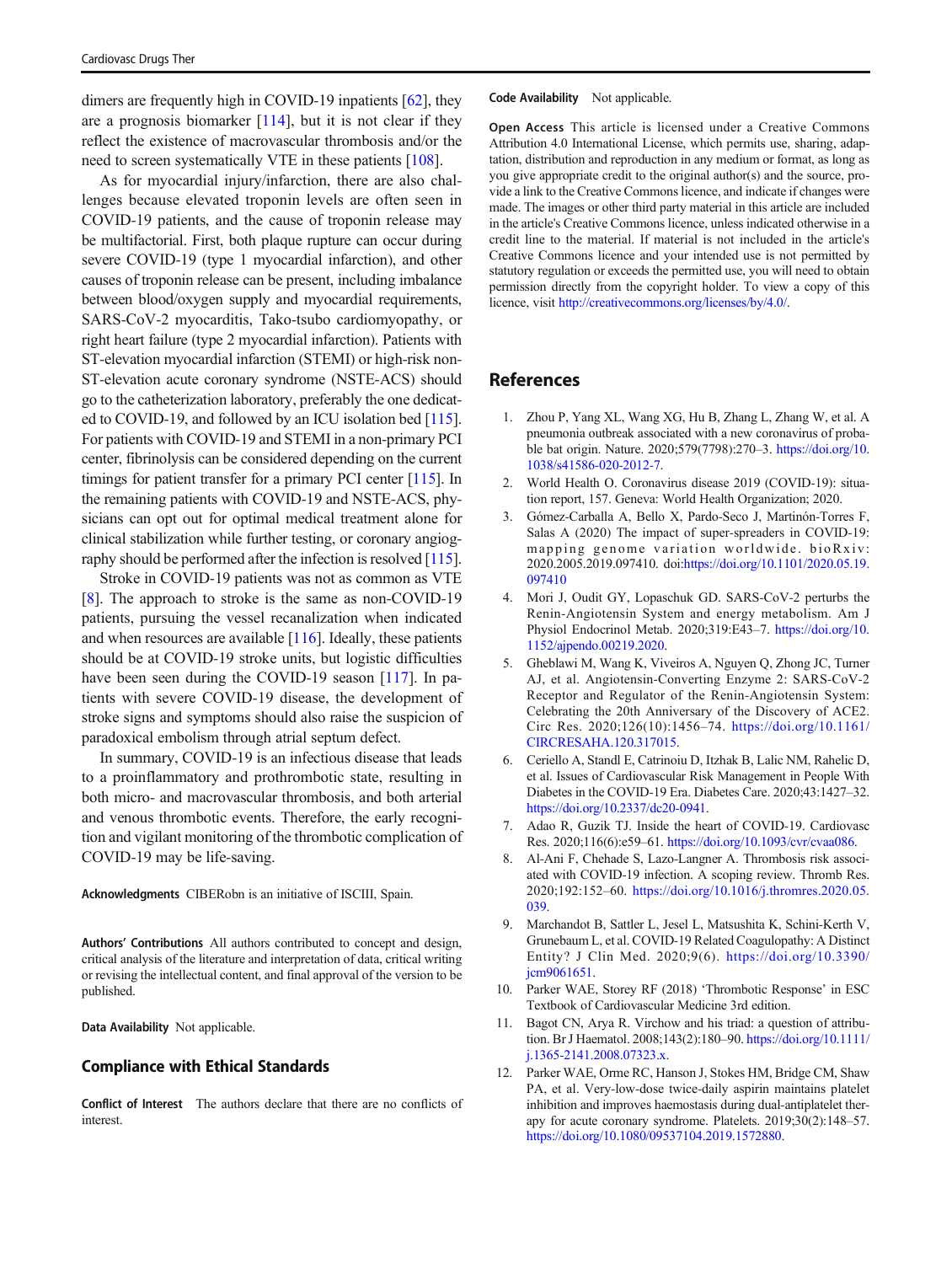- <span id="page-11-0"></span>13. Parker WA, Storey RF. Long-term antiplatelet therapy following myocardial infarction: implications of PEGASUS-TIMI 54. Heart. 2016;102(10):783–9. [https://doi.org/10.1136/heartjnl-2015-](https://doi.org/10.1136/heartjnl-2015-307858) [307858](https://doi.org/10.1136/heartjnl-2015-307858).
- 14. Storey RF, Sanderson HM, White AE, May JA, Cameron KE, Heptinstall S. The central role of the P(2T) receptor in amplification of human platelet activation, aggregation, secretion and procoagulant activity. Br J Haematol. 2000;110(4):925–34.
- 15. Storey RF, Judge HM, Wilcox RG, Heptinstall S. Inhibition of ADP-induced P-selectin expression and platelet-leukocyte conjugate formation by clopidogrel and the P2Y12 receptor antagonist AR-C69931MX but not aspirin. Thromb Haemost. 2002;88:488– 94. [https://doi.org/10.1055/s-0037-1613242.](https://doi.org/10.1055/s-0037-1613242)
- 16. Sanderson HM, Heptinstall S, Vickers J, Losche W. Studies on the effects of agonists and antagonists on platelet shape change and platelet aggregation in whole blood. Blood Coagul Fibrinolysis. 1996;7:245–8.
- 17. Cho MJ, Liu J, Pestina TI, Steward SA, Jackson CW, Gartner TK.  $a_{I1b}b_3$ -mediated outside-in signaling induced by the agonist peptide LSARLAF utilizes ADP and thromboxane A2 receptors to cause a-granule secretion by platelets. J Thromb Haemost : JTH. 2003;1(2):363–73.
- 18. Badimon L, Suades R, Vilella-Figuerola A, Crespo J, Vilahur G, Escate R, et al. Liquid Biopsies: Microvesicles in Cardiovascular Disease. Antioxid Redox Signal. 2019;33:645–62. [https://doi.org/](https://doi.org/10.1089/ars.2019.7922) [10.1089/ars.2019.7922.](https://doi.org/10.1089/ars.2019.7922)
- 19. Gasecka A, Böing AN, Filipiak KJ, Nieuwland R. Platelet extracellular vesicles as biomarkers for arterial thrombosis. Platelets. 2017;28(3):228–34. [https://doi.org/10.1080/09537104.2016.](https://doi.org/10.1080/09537104.2016.1254174) [1254174](https://doi.org/10.1080/09537104.2016.1254174).
- 20. Sinauridze EI, Kireev Da Fau-Popenko NY, Popenko Ny Fau-Pichugin AV, Pichugin Av Fau-Panteleev MA, Panteleev Ma Fau-Krymskaya OV, Krymskaya Ov Fau-Ataullakhanov FI, Ataullakhanov FI Platelet microparticle membranes have 50- to 100-fold higher specific procoagulant activity than activated platelets. (0340-6245 (Print))
- 21. Ajjan R, Grant PJ. Coagulation and atherothrombotic disease. Atherosclerosis. 2006;186(2):240–59. [https://doi.org/10.1016/j.](https://doi.org/10.1016/j.atherosclerosis.2005.10.042) [atherosclerosis.2005.10.042](https://doi.org/10.1016/j.atherosclerosis.2005.10.042).
- 22. Bevers EM, Comfurius P, VanRijn JLML, Hemker HC, Zwall RFA. Generation of prothrombin-converting activity and the exposure of phosphatidylserine at the outer surface of platelets. Eur J Biochem. 1982;122:429–36.
- 23. Jackson SP. Arterial thrombosis–insidious, unpredictable and deadly. Nat Med. 2011;17(11):1423–36. [https://doi.org/10.1038/](https://doi.org/10.1038/nm.2515) [nm.2515.](https://doi.org/10.1038/nm.2515)
- 24. Koupenova M, Kehrel BE, Corkrey HA, Freedman JE. Thrombosis and platelets: an update. Eur Heart J. 2016;38(11): 785–91. <https://doi.org/10.1093/eurheartj/ehw550>.
- 25. Kawai T, Akira S. The role of pattern-recognition receptors in innate immunity: update on Toll-like receptors. Nat Immunol. 2010;11(5):373–84. <https://doi.org/10.1038/ni.1863>.
- 26. Chaplin DD. Overview of the immune response. J Allergy Clin Immunol. 2010;125(2 Suppl 2):S3–23. [https://doi.org/10.1016/j.](https://doi.org/10.1016/j.jaci.2009.12.980) [jaci.2009.12.980](https://doi.org/10.1016/j.jaci.2009.12.980).
- 27. Chen G, Wu D, Guo W, Cao Y, Huang D, Wang H, et al. Clinical and immunological features of severe and moderate coronavirus disease 2019. J Clin Invest. 2020;130(5):2620–9. [https://doi.org/](https://doi.org/10.1172/jci137244) [10.1172/jci137244](https://doi.org/10.1172/jci137244).
- 28. Herold T, Jurinovic V, Arnreich C, Lipworth BJ, Hellmuth JC, von Bergwelt-Baildon M, et al. Elevated levels of interleukin-6 and CRP predict the need for mechanical ventilation in COVID-19. J Allergy Clin Immunol. 2020;146:128–136.e4. [https://doi.](https://doi.org/10.1016/j.jaci.2020.05.008) [org/10.1016/j.jaci.2020.05.008.](https://doi.org/10.1016/j.jaci.2020.05.008)
- 29. Thomas MR, Outteridge SN, Ajjan RA, Phoenix F, Sangha GK, Faulkner RE, et al. Platelet P2Y12 Inhibitors Reduce Systemic

Inflammation and Its Prothrombotic Effects in an Experimental Human Model. Arterioscler Thromb Vasc Biol. 2015;35(12): 2562–70. <https://doi.org/10.1161/atvbaha.115.306528>.

- 30. Kiers D, van der Heijden WA, van Ede L, Gerretsen J, de Mast Q, van der Ven AJ, et al. A randomised trial on the effect of antiplatelet therapy on the systemic inflammatory response in human endotoxaemia. Thromb Haemost. 2017;117(9):1798–807. [https://](https://doi.org/10.1160/th16-10-0799) [doi.org/10.1160/th16-10-0799.](https://doi.org/10.1160/th16-10-0799)
- 31. Akinosoglou K, Theodoraki S, Xanthopoulou I, Perperis A, Gkavogianni T, Pistiki A, et al. Platelet reactivity in sepsis syndrome: results from the PRESS study. Eur J Clin Microbiol Infect Dis. 2017;36(12):2503–12. [https://doi.org/10.1007/s10096-017-](https://doi.org/10.1007/s10096-017-3093-6) [3093-6](https://doi.org/10.1007/s10096-017-3093-6).
- 32. Kaser A, Brandacher G, Steurer W, Kaser S, Offner FA, Zoller H, et al. Interleukin-6 stimulates thrombopoiesis through thrombopoietin: role in inflammatory thrombocytosis. Blood. 2001;98(9):2720–5. <https://doi.org/10.1182/blood.v98.9.2720>.
- 33. Gasparyan AY, Ayvazyan L, Mikhailidis DP, Kitas GD. Mean platelet volume: a link between thrombosis and inflammation? Curr Pharm Des. 2011;17(1):47–58. [https://doi.org/10.2174/](https://doi.org/10.2174/138161211795049804) [138161211795049804.](https://doi.org/10.2174/138161211795049804)
- 34. Enz Hubert RM, Rodrigues MV, Andreguetto BD, Santos TM, de Fátima Pereira Gilberti M, de Castro V, et al. Association of the immature platelet fraction with sepsis diagnosis and severity. Sci Rep. 2015;5:8019. <https://doi.org/10.1038/srep08019>.
- 35. Ridger VC, Boulanger CM, Angelillo-Scherrer A, Badimon L, Blanc-Brude O, Bochaton-Piallat ML, et al. Microvesicles in vascular homeostasis and diseases. Position Paper of the European Society of Cardiology (ESC) Working Group on Atherosclerosis and Vascular Biology. Thromb Haemost. 2017;117(7):1296–316. [https://doi.org/10.1160/TH16-12-0943.](https://doi.org/10.1160/TH16-12-0943)
- 36. Bevan J, Heptinstall S. Serotonin-induced platelet aggregation in whole blood and the effects of ketanserin and mepyramine. Thromb Res. 1985;38:189–94.
- 37. Keularts IMLW, van Gorp RMA, Feijge MAH, Vuist WMJ, Heemskerk JWM.  $a_{2A}$ -adrenergic receptor stimulation potentiates calcium release in platelets by modulating cAMP levels. J Biol Chem. 2000;275:1763–72.
- 38. Petros S, Kliem P, Siegemund T, Siegemund R. Thrombin generation in severe sepsis. Thromb Res. 2012;129(6):797–800. [https://](https://doi.org/10.1016/j.thromres.2011.08.004) [doi.org/10.1016/j.thromres.2011.08.004.](https://doi.org/10.1016/j.thromres.2011.08.004)
- 39. Chen D, Dorling A. Critical roles for thrombin in acute and chronic inflammation. J Thromb Haemost : JTH. 2009;7(Suppl 1):122– 6. <https://doi.org/10.1111/j.1538-7836.2009.03413.x>.
- 40. Levi M. Disseminated intravascular coagulation. Crit Care Med. 2007;35(9):2191–5. [https://doi.org/10.1097/01.ccm.0000281468.](https://doi.org/10.1097/01.ccm.0000281468.94108.4b) [94108.4b](https://doi.org/10.1097/01.ccm.0000281468.94108.4b).
- 41. Ince C, Mayeux PR, Nguyen T, Gomez H, Kellum JA, Ospina-Tascón GA, et al. THE ENDOTHELIUM IN SEPSIS. Shock. 2016;45(3):259 – 70. [https://doi.org/10.1097/shk.](https://doi.org/10.1097/shk.0000000000000473) [0000000000000473.](https://doi.org/10.1097/shk.0000000000000473)
- 42. Libby P, Buring JE, Badimon L, Hansson GK, Deanfield J, Bittencourt MS, et al. Atherosclerosis. Nat Rev Disease Primers. 2019;5(1):56. <https://doi.org/10.1038/s41572-019-0106-z>.
- 43. Guo T, Fan Y, Chen M, Wu X, Zhang L, He T, et al. Cardiovascular Implications of Fatal Outcomes of Patients With Coronavirus Disease 2019 (COVID-19). JAMA Cardiol. 2020;5: 811–8. <https://doi.org/10.1001/jamacardio.2020.1017>.
- 44. Zhou F, Yu T, Du R, Fan G, Liu Y, Liu Z, et al. Clinical course and risk factors for mortality of adult inpatients with COVID-19 in Wuhan, China: a retrospective cohort study. Lancet. 2020;395(10229):1054–62. [https://doi.org/10.1016/S0140-](https://doi.org/10.1016/S0140-6736(20)30566-3) [6736\(20\)30566-3.](https://doi.org/10.1016/S0140-6736(20)30566-3)
- 45. Lodigiani C, Iapichino G, Carenzo L, Cecconi M, Ferrazzi P, Sebastian T, et al. Venous and arterial thromboembolic complications in COVID-19 patients admitted to an academic hospital in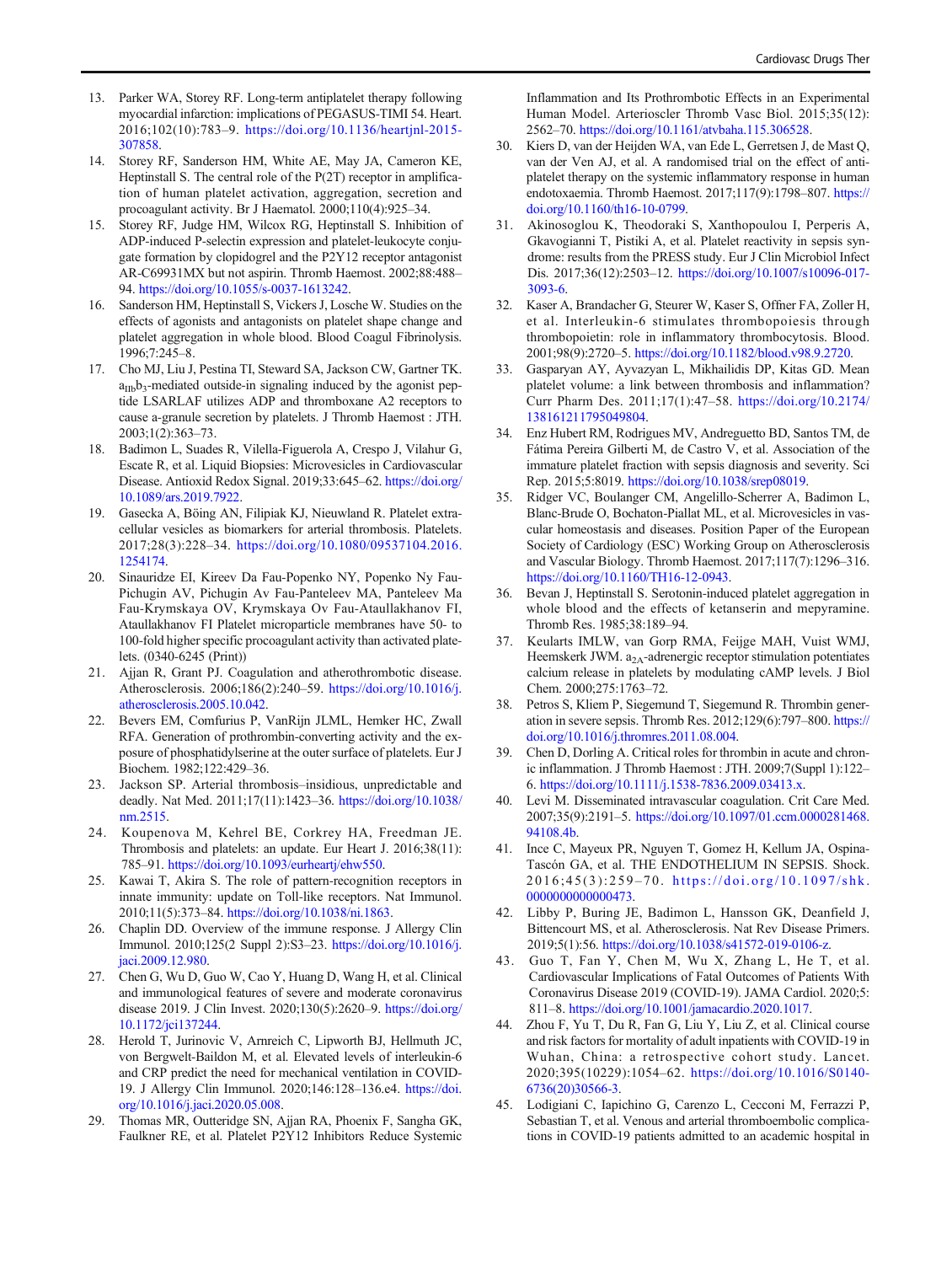<span id="page-12-0"></span>Milan, Italy. Thromb Res. 2020;191:9–14. [https://doi.org/10.](https://doi.org/10.1016/j.thromres.2020.04.024) [1016/j.thromres.2020.04.024.](https://doi.org/10.1016/j.thromres.2020.04.024)

- 46. Poissy J, Goutay J, Caplan M, Parmentier E, Duburcq T, Lassalle F, et al. Pulmonary Embolism in COVID-19 Patients: Awareness of an Increased Prevalence. Circulation. 2020;142:184–6. [https://](https://doi.org/10.1161/CIRCULATIONAHA.120.047430) [doi.org/10.1161/CIRCULATIONAHA.120.047430](https://doi.org/10.1161/CIRCULATIONAHA.120.047430).
- 47. Klok FA, Kruip M, van der Meer NJM, Arbous MS, Gommers D, Kant KM, et al. Incidence of thrombotic complications in critically ill ICU patients with COVID-19. Thromb Res. 2020;191:145–7. [https://doi.org/10.1016/j.thromres.2020.04.013.](https://doi.org/10.1016/j.thromres.2020.04.013)
- 48. Klok FA, Kruip M, van der Meer NJM, Arbous MS, Gommers D, Kant KM, et al. Confirmation of the high cumulative incidence of thrombotic complications in critically ill ICU patients with COVID-19: An updated analysis. Thromb Res. 2020;191:148– 50. <https://doi.org/10.1016/j.thromres.2020.04.041>.
- 49. Middeldorp S, Coppens M, van Haaps TF, Foppen M, Vlaar AP, Müller MCA, et al. Incidence of venous thromboembolism in hospitalized patients with COVID-19. J Thromb Haemost : JTH. 2020;18:1995–2002. <https://doi.org/10.1111/jth.14888>.
- 50. Helms J, Tacquard C, Severac F, Leonard-Lorant I, Ohana M, Delabranche X, et al. High risk of thrombosis in patients with severe SARS-CoV-2 infection: a multicenter prospective cohort study. Intensive Care Med. 2020;46:1089–98. [https://doi.org/10.](https://doi.org/10.1007/s00134-020-06062-x) [1007/s00134-020-06062-x](https://doi.org/10.1007/s00134-020-06062-x).
- 51. Llitjos JF, Leclerc M, Chochois C, Monsallier JM, Ramakers M, Auvray M, et al. High incidence of venous thromboembolic events in anticoagulated severe COVID-19 patients. J Thromb Haemost : JTH. 2020;18:1743–6. [https://doi.org/10.1111/jth.](https://doi.org/10.1111/jth.14869) [14869](https://doi.org/10.1111/jth.14869).
- 52. Cui S, Chen S, Li X, Liu S, Wang F. Prevalence of venous thromboembolism in patients with severe novel coronavirus pneumonia. J Thromb Haemost. 2020;18(6):1421–4. [https://doi.org/10.1111/](https://doi.org/10.1111/jth.14830) [jth.14830.](https://doi.org/10.1111/jth.14830)
- 53. Thomas W, Varley J, Johnston A, Symington E, Robinson M, Sheares K, et al. Thrombotic complications of patients admitted to intensive care with COVID-19 at a teaching hospital in the United Kingdom. Thromb Res. 2020;191:76–7. [https://doi.org/](https://doi.org/10.1016/j.thromres.2020.04.028) [10.1016/j.thromres.2020.04.028.](https://doi.org/10.1016/j.thromres.2020.04.028)
- 54. Leonard-Lorant I, Delabranche X, Severac F, Helms J, Pauzet C, Collange O, Schneider F, Labani A, Bilbault P, Moliere S, Leyendecker P, Roy C, Ohana M (2020) Acute Pulmonary Embolism in COVID-19 Patients on CT Angiography and Relationship to D-Dimer Levels. Radiology:201561. doi:[https://](https://doi.org/10.1148/radiol.2020201561) [doi.org/10.1148/radiol.2020201561](https://doi.org/10.1148/radiol.2020201561)
- 55. Grillet F, Behr J, Calame P, Aubry S, Delabrousse E (2020) Acute Pulmonary Embolism Associated with COVID-19 Pneumonia Detected by Pulmonary CT Angiography. Radiology:201544. doi[:https://doi.org/10.1148/radiol.2020201544](https://doi.org/10.1148/radiol.2020201544)
- 56. Cattaneo M, Bertinato EM, Birocchi S, Brizio C, Malavolta D, Manzoni M, et al. Pulmonary Embolism or Pulmonary Thrombosis in COVID-19? Is the Recommendation to Use High-Dose Heparin for Thromboprophylaxis Justified? Thromb Haemost. 2020;120:1230–2. [https://doi.org/10.1055/s-0040-](https://doi.org/10.1055/s-0040-1712097) [1712097](https://doi.org/10.1055/s-0040-1712097).
- 57. Wichmann D, Sperhake JP, Lutgehetmann M, Steurer S, Edler C, Heinemann A, et al. Autopsy Findings and Venous Thromboembolism in Patients With COVID-19. Ann Intern Med. 2020;173:268–77. <https://doi.org/10.7326/M20-2003>.
- 58. Bompard F, Monnier H, Saab I, Tordjman M, Abdoul H, Fournier L, et al. Pulmonary embolism in patients with Covid-19 pneumonia. Eur Respir J. 2020;56:2001365. [https://doi.org/10.1183/](https://doi.org/10.1183/13993003.01365-2020) [13993003.01365-2020](https://doi.org/10.1183/13993003.01365-2020).
- 59. Zhang L, Feng X, Zhang D, Jiang C, Mei H, Wang J, et al. Deep Vein Thrombosis in Hospitalized Patients with Coronavirus Disease 2019 (COVID-19) in Wuhan, China: Prevalence, Risk

Factors, and Outcome. Circulation. 2020;142:114–28. [https://](https://doi.org/10.1161/CIRCULATIONAHA.120.046702) [doi.org/10.1161/CIRCULATIONAHA.120.046702](https://doi.org/10.1161/CIRCULATIONAHA.120.046702).

- 60. Morassi M, Bagatto D, Cobelli M, D'Agostini S, Gigli GL, Bna C, et al. Stroke in patients with SARS-CoV-2 infection: case series. J Neurol. 2020;267:2185–92. [https://doi.org/10.1007/s00415-020-](https://doi.org/10.1007/s00415-020-09885-2) [09885-2.](https://doi.org/10.1007/s00415-020-09885-2)
- 61. Li Y, Wang M, Zhou Y, Chang J, Xian Y, Mao L, Hong C, Chen S, Wang Y, Wang H (2020) Acute cerebrovascular disease following COVID-19: a single center, retrospective, observational study.
- 62. Huang C, Wang Y, Li X, Ren L, Zhao J, Hu Y, et al. Clinical features of patients infected with 2019 novel coronavirus in Wuhan, China. Lancet. 2020;395(10223):497–506. [https://doi.](https://doi.org/10.1016/S0140-6736(20)30183-5) [org/10.1016/S0140-6736\(20\)30183-5.](https://doi.org/10.1016/S0140-6736(20)30183-5)
- 63. Wang D, Hu B, Hu C, Zhu F, Liu X, Zhang J, et al. Clinical Characteristics of 138 Hospitalized Patients With 2019 Novel Coronavirus-Infected Pneumonia in Wuhan, China. Jama. 2020;323:1061–9. <https://doi.org/10.1001/jama.2020.1585>.
- 64. Yang J, Zheng Y, Gou X, Pu K, Chen Z, Guo Q, et al. Prevalence of comorbidities and its effects in patients infected with SARS-CoV-2: a systematic review and meta-analysis. Int J Infect Dis. 2020;94:91–5. [https://doi.org/10.1016/j.ijid.2020.03.017.](https://doi.org/10.1016/j.ijid.2020.03.017)
- 65. Shi S, Qin M, Shen B, Cai Y, Liu T, Yang F, et al. Association of Cardiac Injury With Mortality in Hospitalized Patients With COVID-19 in Wuhan, China. JAMA Cardiol. 2020;5:802–10. [https://doi.org/10.1001/jamacardio.2020.0950.](https://doi.org/10.1001/jamacardio.2020.0950)
- 66. Tersalvi G, Vicenzi M, Calabretta D, Biasco L, Pedrazzini G, Winterton D. Elevated Troponin in Patients With Coronavirus Disease 2019: Possible Mechanisms. J Card Fail. 2020;26:470– 5. <https://doi.org/10.1016/j.cardfail.2020.04.009>.
- 67. Sala S, Peretto G, Gramegna M, Palmisano A, Villatore A, Vignale D, et al. Acute myocarditis presenting as a reverse Tako-Tsubo syndrome in a patient with SARS-CoV-2 respiratory infection. Eur Heart J. 2020;41(19):1861–2. [https://doi.org/10.](https://doi.org/10.1093/eurheartj/ehaa286) [1093/eurheartj/ehaa286](https://doi.org/10.1093/eurheartj/ehaa286).
- 68. Pfeiler S, Massberg S, Engelmann B. Biological basis and pathological relevance of microvascular thrombosis. Thromb Res. 2014;133(Suppl 1):S35–7. [https://doi.org/10.1016/j.thromres.](https://doi.org/10.1016/j.thromres.2014.03.016) [2014.03.016.](https://doi.org/10.1016/j.thromres.2014.03.016)
- 69. Gando S. Microvascular thrombosis and multiple organ dysfunction syndrome. Crit Care Med. 2010;38(2 Suppl):S35–42. [https://](https://doi.org/10.1097/CCM.0b013e3181c9e31d) [doi.org/10.1097/CCM.0b013e3181c9e31d](https://doi.org/10.1097/CCM.0b013e3181c9e31d).
- 70. Levi M. Disseminated intravascular coagulation: a diseasespecific approach. Semin Thromb Hemost. 2010;36(4):363–5. <https://doi.org/10.1055/s-0030-1254045>.
- 71. Becker RC. COVID-19 update: Covid-19-associated coagulopathy. J Thromb Thrombolysis. 2020;50:54-67. [https://doi.org/10.](https://doi.org/10.1007/s11239-020-02134-3) [1007/s11239-020-02134-3](https://doi.org/10.1007/s11239-020-02134-3).
- 72. Tang N, Li D, Wang X, Sun Z. Abnormal coagulation parameters are associated with poor prognosis in patients with novel coronavirus pneumonia. J Thromb Haemost : JTH. 2020;18(4):844–7. [https://doi.org/10.1111/jth.14768.](https://doi.org/10.1111/jth.14768)
- 73. Levi M, Thachil J, Iba T, Levy JH. Coagulation abnormalities and thrombosis in patients with COVID-19. The Lancet Haematology. 2020;7(6):e438–40. [https://doi.org/10.1016/s2352-3026\(20\)](https://doi.org/10.1016/s2352-3026(20)30145-9) [30145-9.](https://doi.org/10.1016/s2352-3026(20)30145-9)
- 74. Fox SE, Akmatbekov A, Harbert JL, Li G, Quincy Brown J, Vander Heide RS. Pulmonary and cardiac pathology in African American patients with COVID-19: an autopsy series from New Orleans. Lancet Respir Med. 2020;8:681–6. [https://doi.org/10.](https://doi.org/10.1016/S2213-2600(20)30243-5) [1016/S2213-2600\(20\)30243-5.](https://doi.org/10.1016/S2213-2600(20)30243-5)
- 75. Magro C, Mulvey JJ, Berlin D, Nuovo G, Salvatore S, Harp J, et al. Complement associated microvascular injury and thrombosis in the pathogenesis of severe COVID-19 infection: a report of five cases. Transl Res : the journal of laboratory and clinical medicine. 2020;220:1–13. <https://doi.org/10.1016/j.trsl.2020.04.007>.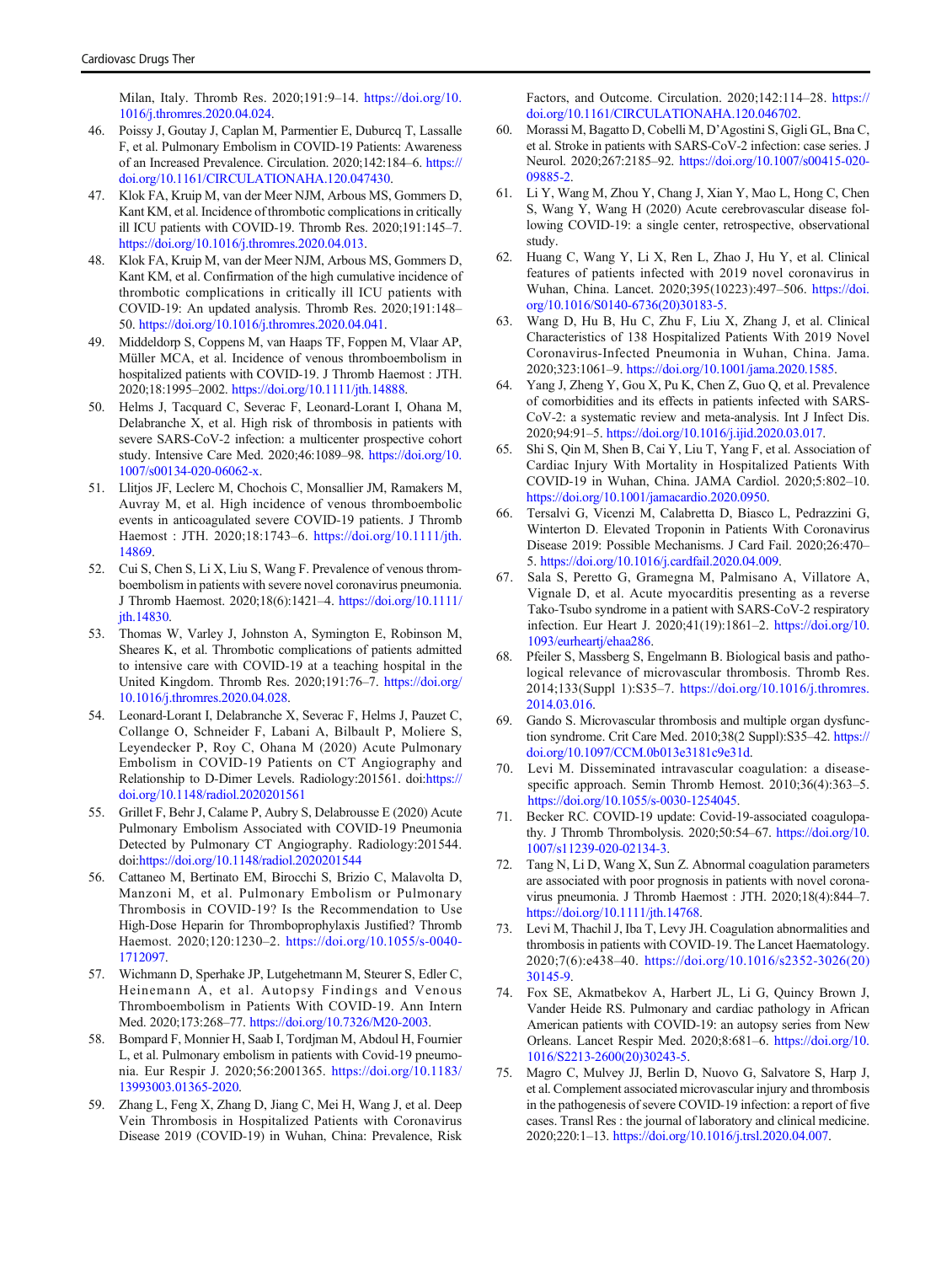- <span id="page-13-0"></span>76. Ciceri F, Beretta L, Scandroglio AM, Colombo S, Landoni G, Ruggeri A, Peccatori J, D'Angelo A, De Cobelli F, Rovere-Querini P, Tresoldi M, Dagna L, Zangrillo A (2020) Microvascular COVID-19 lung vessels obstructive thromboinflammatory syndrome (MicroCLOTS): an atypical acute respiratory distress syndrome working hypothesis. Crit Care Resusc
- 77. McGonagle D, O'Donnell JS, Sharif K, Emery P, Bridgewood C. Immune mechanisms of pulmonary intravascular coagulopathy in COVID-19 pneumonia. The Lancet Rheumatology. 2020. [https://](https://doi.org/10.1016/S2665-9913(20)30121-1) [doi.org/10.1016/S2665-9913\(20\)30121-1](https://doi.org/10.1016/S2665-9913(20)30121-1).
- 78. Hamming I, Timens W, Bulthuis ML, Lely AT, Navis G, van Goor H. Tissue distribution of ACE2 protein, the functional receptor for SARS coronavirus. A first step in understanding SARS pathogenesis. J Pathol. 2004;203(2):631–7. [https://doi.org/10.](https://doi.org/10.1002/path.1570) [1002/path.1570.](https://doi.org/10.1002/path.1570)
- 79. Yang HZ, Oppenheim JJ. Alarmins and immunity. Immunol Rev. 2017;280(1):41–56. <https://doi.org/10.1111/imr.12577>.
- 80. Muller I, Klocke A, Alex M, Kotzsch M, Luther T, Morgenstern E, et al. Intravascular tissue factor initiates coagulation via circulating microvesicles and platelets. FASEB J : official publication of the Federation of American Societies for Experimental Biology. 2003;17(3):476–8. [https://doi.org/10.1096/fj.02-0574fje.](https://doi.org/10.1096/fj.02-0574fje)
- 81. Zuo Y, Yalavarthi S, Shi H, Gockman K, Zuo M, Madison JA, Blair C, Weber A, Barnes BJ, Egeblad M, Woods RJ, Kanthi Y, Knight JS (2020) Neutrophil extracellular traps in COVID-19. JCI insight 5 (11). doi:<https://doi.org/10.1172/jci.insight.138999>
- 82. Kannemeier C, Shibamiya A, Nakazawa F, Trusheim H, Ruppert C, Markart P, et al. Extracellular RNA constitutes a natural procoagulant cofactor in blood coagulation. Proc Natl Acad Sci U S A. 2007;104(15):6388–93. [https://doi.org/10.1073/pnas.](https://doi.org/10.1073/pnas.0608647104) [0608647104.](https://doi.org/10.1073/pnas.0608647104)
- 83. Li B, Liu Y, Hu T, Zhang Y, Zhang C, Li T, et al. Neutrophil extracellular traps enhance procoagulant activity in patients with oral squamous cell carcinoma. J Cancer Res Clin Oncol. 2019;145(7):1695–707. [https://doi.org/10.1007/s00432-019-](https://doi.org/10.1007/s00432-019-02922-2) [02922-2.](https://doi.org/10.1007/s00432-019-02922-2)
- 84. Barnes BJ, Adrover JM, Baxter-Stoltzfus A, Borczuk A, Cools-Lartigue J, Crawford JM, Dassler-Plenker J, Guerci P, Huynh C, Knight JS, Loda M, Looney MR, McAllister F, Rayes R, Renaud S, Rousseau S, Salvatore S, Schwartz RE, Spicer JD, Yost CC, Weber A, Zuo Y, Egeblad M (2020) Targeting potential drivers of COVID-19: Neutrophil extracellular traps. J Exp Med 217 (6). doi[:https://doi.org/10.1084/jem.20200652](https://doi.org/10.1084/jem.20200652)
- 85. Boukour S, Masse JM, Benit L, Dubart-Kupperschmitt A, Cramer EM. Lentivirus degradation and DC-SIGN expression by human platelets and megakaryocytes. J Thromb Haemost : JTH. 2006;4(2):426–35. [https://doi.org/10.1111/j.1538-7836.2006.](https://doi.org/10.1111/j.1538-7836.2006.01749.x) [01749.x](https://doi.org/10.1111/j.1538-7836.2006.01749.x).
- 86. Middleton EA, Weyrich AS, Zimmerman GA. Platelets in Pulmonary Immune Responses and Inflammatory Lung Diseases. Physiol Rev. 2016;96(4):1211–59. [https://doi.org/10.](https://doi.org/10.1152/physrev.00038.2015) [1152/physrev.00038.2015](https://doi.org/10.1152/physrev.00038.2015).
- 87. Rondina MT, Brewster B, Grissom CK, Zimmerman GA, Kastendieck DH, Harris ES, et al. In vivo platelet activation in critically ill patients with primary 2009 influenza A(H1N1). Chest. 2012;141(6):1490–5. [https://doi.org/10.1378/chest.11-](https://doi.org/10.1378/chest.11-2860) [2860.](https://doi.org/10.1378/chest.11-2860)
- 88. Yang M, Ng MH, Li CK. Thrombocytopenia in patients with severe acute respiratory syndrome (review). Hematology. 2005;10(2):101–5. [https://doi.org/10.1080/10245330400026170.](https://doi.org/10.1080/10245330400026170)
- 89. Kollias A, Kyriakoulis KG, Dimakakos E, Poulakou G, Stergiou GS, Syrigos K. Thromboembolic risk and anticoagulant therapy in COVID-19 patients: emerging evidence and call for action. Br J Haematol. 2020;189(5):846–7. <https://doi.org/10.1111/bjh.16727>.
- 90. Galeano-Valle F, Oblitas CM, Ferreiro-Mazón MM, Alonso-Muñoz J, Del Toro-Cervera J, di Natale M, et al. Antiphospholipid antibodies are not elevated in patients with severe COVID-19 pneumonia and venous thromboembolism. Thromb Res. 2020;192:113–5. [https://doi.org/10.1016/j.](https://doi.org/10.1016/j.thromres.2020.05.017) [thromres.2020.05.017](https://doi.org/10.1016/j.thromres.2020.05.017).
- 91. Hippensteel JA, Burnham EL, Jolley SE. Prevalence of Venous Thromboembolism in Critically Ill Patients with COVID-19. Br J Haematol. 2020;190:e134–7. [https://doi.org/10.1111/bjh.16908.](https://doi.org/10.1111/bjh.16908)
- 92. Parry AH, Wani AH. Pulmonary embolism in coronavirus disease-19 (COVID-19) and use of compression ultrasonography in its optimal management. Thromb Res. 2020;192:36. [https://doi.](https://doi.org/10.1016/j.thromres.2020.05.022) [org/10.1016/j.thromres.2020.05.022.](https://doi.org/10.1016/j.thromres.2020.05.022)
- 93. Marone EM, Rinaldi LF. Upsurge of deep venous thrombosis in patients affected by COVID-19: Preliminary data and possible explanations. J Vasc Surg Venous Lymphat Disord. 2020;S2213-2333X(2220):30214–6. [https://doi.org/10.1016/j.](https://doi.org/10.1016/j.jvsv.2020.04.004) [jvsv.2020.04.004](https://doi.org/10.1016/j.jvsv.2020.04.004).
- 94. Zhang L, Wang B, Zhou J, Kirkpatrick J, Xie M, Johri AM. Bedside Focused Cardiac Ultrasound in COVID-19 Infection From the Wuhan Epicenter: The Role of Cardiac Point of Care Ultrasound (POCUS). Limited Transthoracic Echocardiography and Critical Care Echocardiography. J Am Soc Echocardiogr. 2020;33:676–82. <https://doi.org/10.1016/j.echo.2020.04.004>.
- 95. Argulian E, Sud K, Vogel B, Bohra C, Garg VP, Talebi S, Lerakis S, Narula J (2020) Right Ventricular Dilation in Hospitalized Patients with COVID-19 Infection. JACC: Cardiovasc Imaging 3443. doi[:https://doi.org/10.1016/j.jcmg.2020.05.010](https://doi.org/10.1016/j.jcmg.2020.05.010)
- 96. Zhang L, Yan X, Fan Q, Liu H, Liu X, Liu Z, et al. D-dimer levels on admission to predict in-hospital mortality in patients with Covid-19. J Thromb Haemost : JTH. 2020;18:1324–9. [https://](https://doi.org/10.1111/jth.14859) [doi.org/10.1111/jth.14859](https://doi.org/10.1111/jth.14859).
- 97. Wright FL, Vogler TO, Moore EE, Moore HB, Wohlauer MV, Urban S, et al. Fibrinolysis Shutdown Correlates to Thromboembolic Events in Severe COVID-19 Infection. J Am Coll Surg. 2020;231:193–203.e1. [https://doi.org/10.1016/j.](https://doi.org/10.1016/j.jamcollsurg.2020.05.007) [jamcollsurg.2020.05.007](https://doi.org/10.1016/j.jamcollsurg.2020.05.007).
- 98. Tian W, Jiang W, Yao J, Nicholson CJ, Li RH, Sigurslid HH, et al. Predictors of mortality in hospitalized COVID-19 patients: A systematic review and meta-analysis. J Med Virol. 2020. [https://doi.](https://doi.org/10.1002/jmv.26050) [org/10.1002/jmv.26050](https://doi.org/10.1002/jmv.26050).
- 99. Bilaloglu S, Aphinyanaphongs Y, Jones S, Iturrate E, Hochman J, Berger JS. Thrombosis in Hospitalized Patients With COVID-19 in a New York City Health System. JAMA. 2020;324:799–801. [https://doi.org/10.1001/jama.2020.13372.](https://doi.org/10.1001/jama.2020.13372)
- 100. Connors JM, Levy JH. Thromboinflammation and the hypercoagulability of COVID-19. J Thromb Haemost n/a (n/a). 2020;18: 1559–61. [https://doi.org/10.1111/jth.14849.](https://doi.org/10.1111/jth.14849)
- 101. Terpos E, Ntanasis-Stathopoulos I, Elalamy I, Kastritis E, Sergentanis TN, Politou M, et al. Hematological findings and complications of COVID-19. Am J Hematol. 2020;95:834–47. <https://doi.org/10.1002/ajh.25829>.
- 102. Ranucci M, Ballotta A, Di Dedda U, Bayshnikova E, Dei Poli M, Resta M, et al. The procoagulant pattern of patients with COVID-19 acute respiratory distress syndrome. J Thromb Haemost : JTH. 2020;18:1747–51. <https://doi.org/10.1111/jth.14854>.
- 103. Panigada M, Bottino N, Tagliabue P, Grasselli G, Novembrino C, Chantarangkul V, et al. Hypercoagulability of COVID-19 patients in Intensive Care Unit. A Report of Thromboelastography Findings and other Parameters of Hemostasis. J Thromb Haemost. 2020;18:1738–42. <https://doi.org/10.1111/jth.14850>.
- 104. Maier CL, Truong AD, Auld SC, Polly DM, Tanksley C-L, Duncan A. COVID-19-associated hyperviscosity: a link between inflammation and thrombophilia? Lancet. 2020;395:1758–9. [https://doi.org/10.1016/S0140-6736\(20\)31209-5](https://doi.org/10.1016/S0140-6736(20)31209-5).